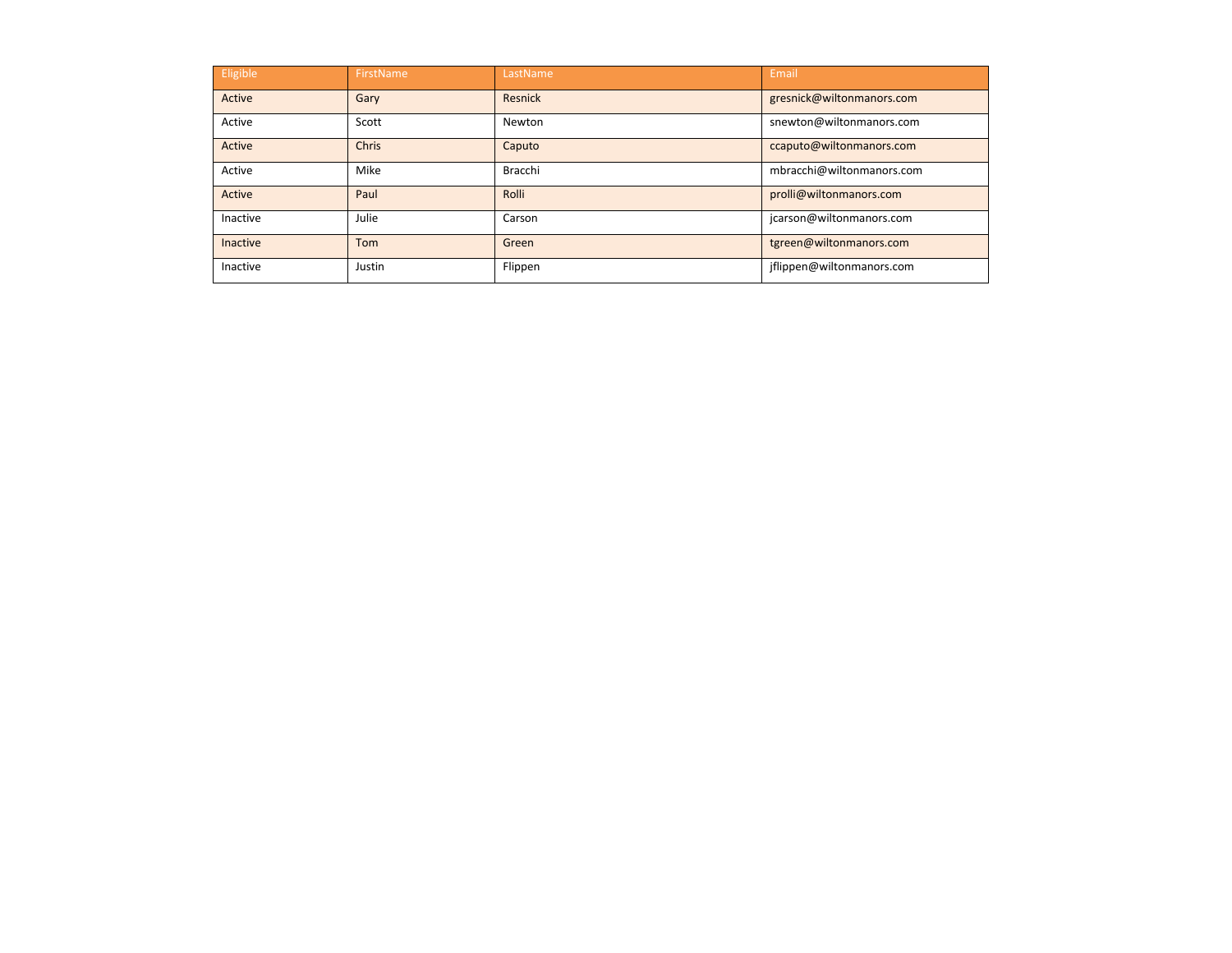| <b>FirstName</b> | LastName    | Company                                                       | <b>Active/Inactive</b> | <b>Registration Dates</b> | <b>Past Registration Years</b> | <b>Clients</b>                                      |
|------------------|-------------|---------------------------------------------------------------|------------------------|---------------------------|--------------------------------|-----------------------------------------------------|
| Dawn             | Stagliano   | <b>Comcast Cable Communications Management,</b><br><b>LLC</b> | Active                 | 5/6/2021                  | 2018                           | <b>Comcast Cable Communications Management, LLC</b> |
| Donald           | Lunny       | <b>BRINKLEY MORGAN</b>                                        | Active                 | 8/25/2021                 |                                | 2670 Dixie Highway, LLC                             |
|                  |             |                                                               |                        |                           |                                | 2660 Dixie Highway LLC                              |
|                  |             |                                                               |                        |                           |                                | Steve Silliman                                      |
| Guy              | Stempack    | 7 Sun Media, LLC                                              | Active                 | 7/15/2021                 |                                | 7 Sun Media, LLC                                    |
| Jason            | Kofender    | Crown Castle and its Affiliates                               | Active                 | 5/11/2021                 |                                | Crown Castle and its Affiliates                     |
| Stephanie        | Toothaker   | Toothaker.org                                                 | Active                 | 6/22/2021                 |                                | <b>SUB CAPITAL, LLC</b>                             |
|                  |             |                                                               |                        |                           |                                | San Felasco Nurseries, Inc.                         |
|                  |             |                                                               |                        |                           |                                | <b>Roberto Susi</b>                                 |
| William          | Wilson      | Wilson Group Consulting, LLC                                  | Active                 | 7/15/2021                 |                                | 7 Sun Media, LLC                                    |
| Andrew           | Schein      | Lochrie and Chakas, P.A.                                      | Active                 | 4/18/2022                 |                                | Thomas Walter-Boutique Hospitality                  |
| Nectaria         | Chakas      | Lochrie and Chakas, P.A.                                      | Active                 | 4/18/2022                 |                                | Jessica Melendez - RD Investments Properties        |
| Nectaria         | Chakas      | Lochrie and Chakas, P.A.                                      | Active                 | 4/18/2022                 |                                | Thomas Walter-Boutique Hospitality                  |
| Robert B.        | Lochrie     | Lochrie and Chakas, P.A.                                      | Active                 | 4/18/2022                 |                                | Jessica Melendez - RD Investments Properties        |
| Robert B.        | Lochrie     | Lochrie and Chakas, P.A.                                      | Active                 | 4/18/2022                 |                                | Thomas Walter- Boutique Hospitality                 |
| Kenneth E.       | Keechl      | Kenneth E. Keechl, P.A.                                       | Active                 | 5/4/2022                  | 2021                           | 2660 Dixie Highway LLC/2670 Dixie Highway, LLC      |
| Daniel           | Gielchinsky | DGIM. Law PLLC                                                | Active                 | 5/18/2022                 |                                | DGIM, Law PLLC                                      |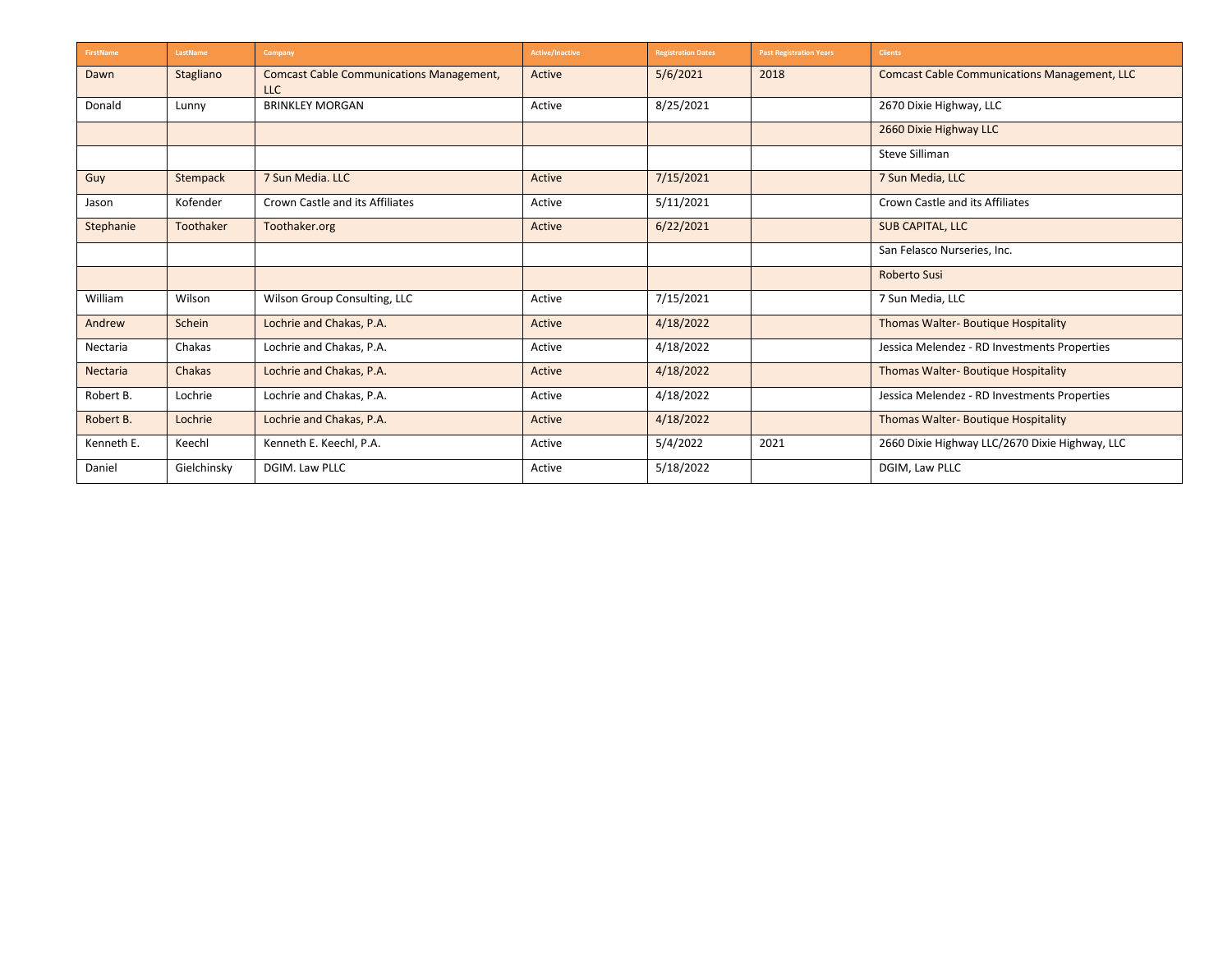| <b>Elected</b><br><b>Officer</b> | Lobbyist                   | <b>Client</b>    | <b>Date</b>        | <b>Time</b> | <b>Method</b>   | Location                                                             | <b>About</b>                                                                  |
|----------------------------------|----------------------------|------------------|--------------------|-------------|-----------------|----------------------------------------------------------------------|-------------------------------------------------------------------------------|
| <b>Chris Caputo</b>              | <b>Stephanie Toothaker</b> | Sub Capital, LLC | 1/24/2022<br>11:20 |             | <b>By Email</b> | <b>Zoom Meeting</b>                                                  | Change of use discussion for property located at 500 E.<br>Oakland Park Blvd. |
| Paul Rolli                       | Stephanie Toothaker        | Sub Capital, LLC | 1/21/2022<br>9:00  |             | By Email        | Via Zoom                                                             | Change of use discussion for property located at 500 E.<br>Oakland Park Blvd  |
| <b>Chris Caputo</b>              | Stephanie Toothaker        | Sub Capital, LLC | 1/19/2022<br>15:00 |             | In Person       | Wilton Manors City Hall (524 NE 21st Ct, Wilton<br>Manors, FL 33305) | Change of use discussion for property located at 500 E.<br>Oakland Park Blvd. |
| Paul Rolli                       | Stephanie Toothaker        | Sub Capital, LLC | 1/19/2022<br>14:30 |             | In Person       | Wilton Manors City Hall (524 NE 21st Ct, Wilton<br>Manors, FL 33305) | Change of use discussion for property located at 500 E.<br>Oakland Park Blvd. |
| Mike Bracchi                     | Stephanie Toothaker        | Sub Capital, LLC | 1/13/2022<br>14:30 |             | <b>By Email</b> | https://us02web.zoom.us/j/6451124485                                 | Change of use discussion for property located at 500 E.<br>Oakland Park Blvd. |
|                                  |                            |                  |                    |             |                 |                                                                      |                                                                               |
|                                  |                            |                  |                    |             |                 |                                                                      |                                                                               |
|                                  |                            |                  |                    |             |                 |                                                                      |                                                                               |
|                                  |                            |                  |                    |             |                 |                                                                      |                                                                               |
|                                  |                            |                  |                    |             |                 |                                                                      |                                                                               |
|                                  |                            |                  |                    |             |                 |                                                                      |                                                                               |
|                                  |                            |                  |                    |             |                 |                                                                      |                                                                               |
|                                  |                            |                  |                    |             |                 |                                                                      |                                                                               |
|                                  |                            |                  |                    |             |                 |                                                                      |                                                                               |
|                                  |                            |                  |                    |             |                 |                                                                      |                                                                               |
|                                  |                            |                  |                    |             |                 |                                                                      |                                                                               |
|                                  |                            |                  |                    |             |                 |                                                                      |                                                                               |
|                                  |                            |                  |                    |             |                 |                                                                      |                                                                               |
|                                  |                            |                  |                    |             |                 |                                                                      |                                                                               |
|                                  |                            |                  |                    |             |                 |                                                                      |                                                                               |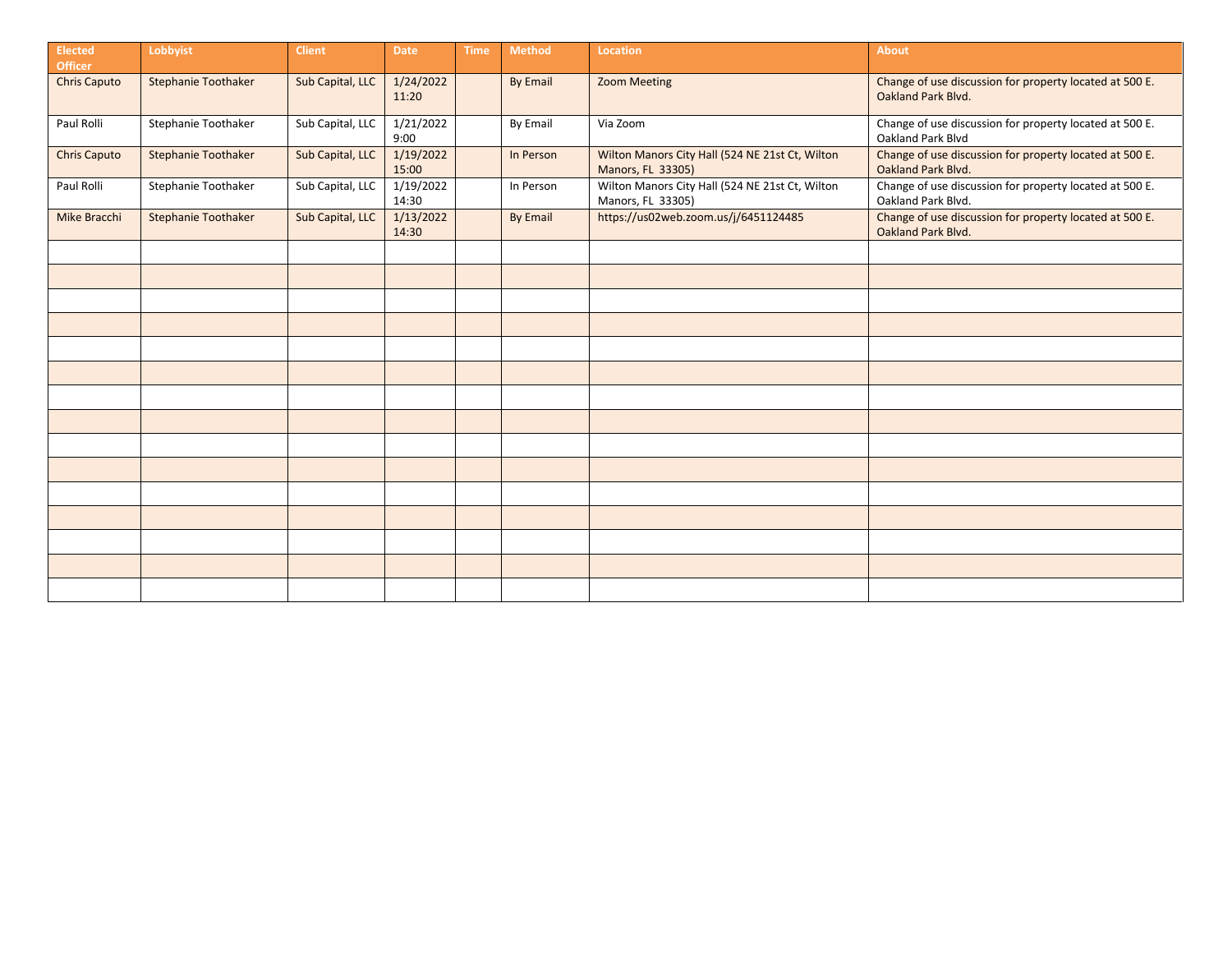| <b>Elected Officer</b> | Lobbyist                   | <b>Client</b>              | <b>Date</b>        | <b>Time</b> | <b>Method</b>   | Location                                                             | About                                                                         |
|------------------------|----------------------------|----------------------------|--------------------|-------------|-----------------|----------------------------------------------------------------------|-------------------------------------------------------------------------------|
| <b>Chris Caputo</b>    | <b>Stephanie Toothaker</b> | Sub Capital,<br><b>LLC</b> | 1/24/2022<br>11:20 |             | <b>By Email</b> | Zoom Meeting                                                         | Change of use discussion for property located at 500<br>E. Oakland Park Blyd. |
| Paul Rolli             | Stephanie Toothaker        | Sub Capital,<br><b>LLC</b> | 1/21/2022<br>9:00  |             | <b>By Email</b> | Via Zoom                                                             | Change of use discussion for property located at 500<br>E. Oakland Park Blyd  |
| <b>Chris Caputo</b>    | <b>Stephanie Toothaker</b> | Sub Capital,<br><b>LLC</b> | 1/19/2022<br>15:00 |             | In Person       | Wilton Manors City Hall (524 NE 21st Ct,<br>Wilton Manors, FL 33305) | Change of use discussion for property located at 500<br>E. Oakland Park Blyd. |
| Paul Rolli             | Stephanie Toothaker        | Sub Capital,<br><b>LLC</b> | 1/19/2022<br>14:30 |             | In Person       | Wilton Manors City Hall (524 NE 21st Ct,<br>Wilton Manors, FL 33305) | Change of use discussion for property located at 500<br>E. Oakland Park Blvd. |
| Mike Bracchi           | Stephanie Toothaker        | Sub Capital,<br><b>LLC</b> | 1/13/2022<br>14:30 |             | <b>By Email</b> | https://us02web.zoom.us/j/6451124485                                 | Change of use discussion for property located at 500<br>E. Oakland Park Blyd. |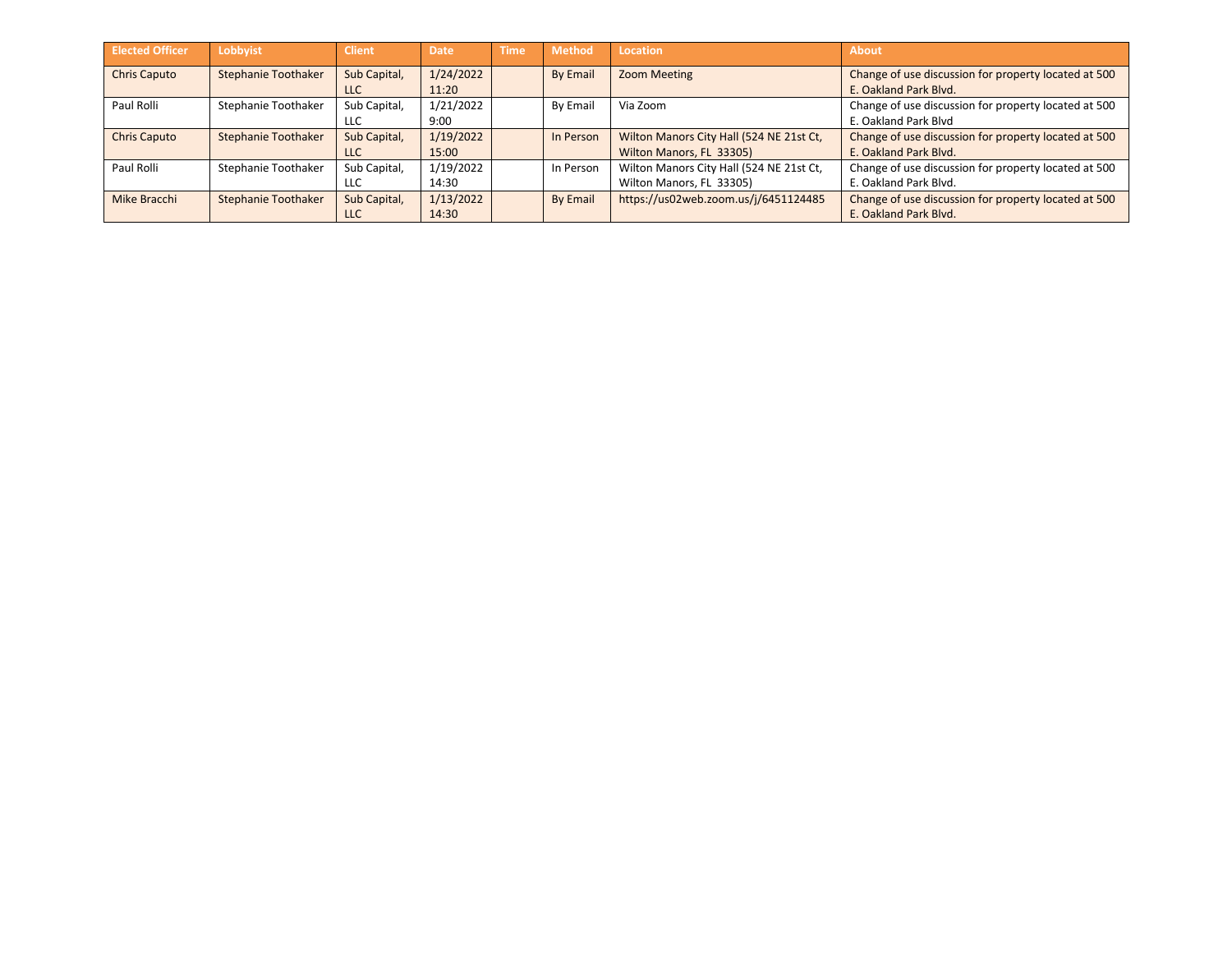| <b>FirstName</b> | LastName         | Company                                                     | <b>Active/Inactive</b> | <b>Registration Dates</b> | <b>Past Regisration Years</b> | <b>Clients</b>                                                       |
|------------------|------------------|-------------------------------------------------------------|------------------------|---------------------------|-------------------------------|----------------------------------------------------------------------|
| Adam             | <b>Sanders</b>   | Realtors of the Palm Beaches and Greater<br>Fort Lauderdale | Inactive               | 5/31/2018                 |                               |                                                                      |
| Andre            | Parke            | Sachs Sax Caplan, P.L.                                      | Inactive               | 2/4/2019                  |                               | Infinity Zuli Shopping LLC                                           |
| Andrew           | Schein           | Lochrie & Chakas P.A.                                       | Inactive               | 2/14/2017                 |                               | O'Connor, John T.                                                    |
| Antonio          | Lima             | SAVE                                                        | Inactive               | 2/12/2019                 |                               |                                                                      |
| <b>Bob</b>       | Hely             | <b>Wheelabrator Technologies</b>                            | <b>Inactive</b>        | 4/26/2016                 |                               |                                                                      |
| Candice          | Ericks           | Ericks Advocacy Group                                       | Inactive               | 10/3/2016                 |                               | San Felasco Nurseries, Inc.                                          |
| Courtney         | Crush            | Crush Law, P.A.                                             | Inactive               | 8/24/2017                 |                               | 2916 Investments LLC                                                 |
|                  |                  |                                                             |                        |                           |                               | Gay and Lesbian Community Center of<br>Greater Fort Lauderdale, Inc. |
|                  |                  |                                                             |                        |                           |                               | 2665 Investments LLC                                                 |
|                  |                  |                                                             |                        |                           |                               | Warrington Family Limited Partnership                                |
| David            | Coviello         | <b>Shutts &amp; Bowen LLP</b>                               | Inactive               | 3/5/2018                  |                               | Gay and Lesbian Community Center of<br>Greater Fort Lauderdale, Inc. |
|                  |                  |                                                             |                        |                           |                               | Carrfour Supportive Housing, Inc.                                    |
| David            | <b>Tolces</b>    | Weiss Serota Helfman Cole & Bierman                         | Inactive               | 7/8/2020                  |                               | <b>BSD Capital, LLC</b>                                              |
| Dean             | Trantalis        | Trantalis & Associates                                      | Inactive               | 7/9/2018                  |                               | The Hemingway at Wilton Manors, LLC                                  |
| Deena            | Gray             | Greenspoon Marder, P.A.                                     | <b>Inactive</b>        | 4/18/2016                 | 2018                          | 2262 Wilton Drive, Owner, LLC                                        |
|                  |                  |                                                             |                        |                           |                               | <b>Central Shopping Center</b>                                       |
|                  |                  |                                                             |                        |                           |                               | Helms Development & Construction, Inc.                               |
|                  |                  |                                                             |                        |                           |                               | Richmond Italia                                                      |
|                  |                  |                                                             |                        |                           |                               | Smartmart, Inc.                                                      |
|                  |                  |                                                             |                        |                           |                               | UDC, LLC                                                             |
| Dennis           | Mele             | <b>Greenspoon Marder</b>                                    | Inactive               | 4/21/2016                 | 2018                          | 2262 Wilton Drive Sponsor, LLC                                       |
|                  |                  |                                                             |                        |                           |                               | <b>Central Shopping Center</b>                                       |
|                  |                  |                                                             |                        |                           |                               | Helms Development and Construction, Inc.                             |
|                  |                  |                                                             |                        |                           |                               | Katia's Sanctuary LLC                                                |
|                  |                  |                                                             |                        |                           |                               | <b>Richmond Italia</b>                                               |
|                  |                  |                                                             |                        |                           |                               | <b>Stellar Homes</b>                                                 |
|                  |                  |                                                             |                        |                           |                               | <b>Terra Gruop</b>                                                   |
|                  |                  |                                                             |                        |                           |                               | UDC, LLC                                                             |
| Derek            | Stout            | Ancona Real Estate                                          | Inactive               | 1/20/2021                 |                               |                                                                      |
| Don              | DeLoach          | <b>DDGov Consulting LLC</b>                                 | Inactive               | 8/17/2016                 |                               |                                                                      |
| Ellyn            | <b>Bogdanoff</b> | <b>EBS Consulting</b>                                       | Inactive               | 10/4/2016                 |                               | San Felasco Nurseries, Inc.                                          |
| Ellyn            | Bogdanoff        | Becker & Poliakoff, P.A.                                    | Inactive               | 10/21/2016                |                               |                                                                      |
| George           | Platt            | <b>LSN Partners, LLC</b>                                    | Inactive               | 6/6/2016                  |                               | LimeBike                                                             |
|                  |                  |                                                             |                        |                           |                               | <b>BK Select Living</b>                                              |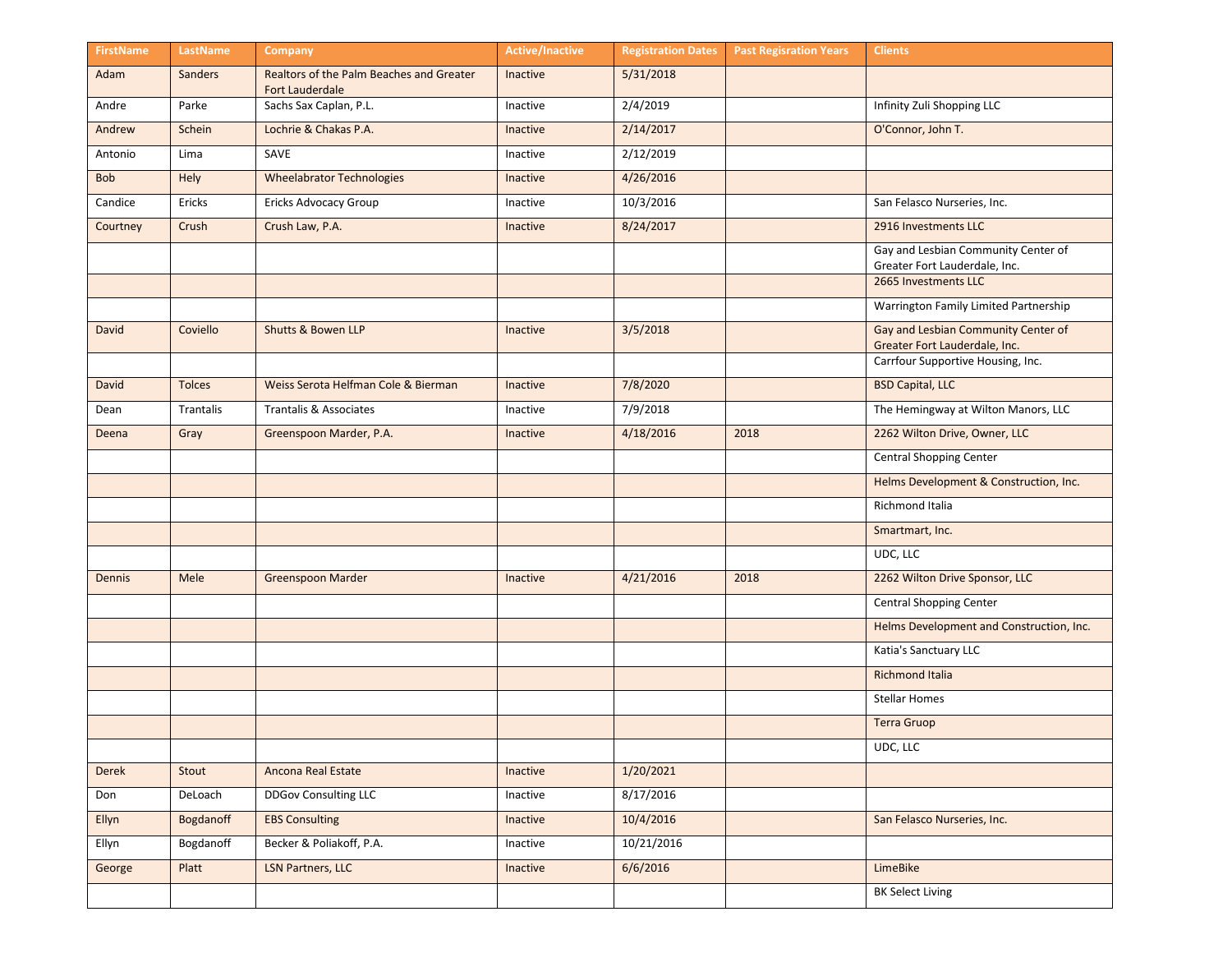|             |          |                                                              |          |            |      | <b>Select Living, LLC</b>                                  |
|-------------|----------|--------------------------------------------------------------|----------|------------|------|------------------------------------------------------------|
| Hope        | Calhoun  | Dunay, Miskel, & Backman, LLP                                | Inactive | 5/8/2019   |      |                                                            |
| Janna       | Lhota    | Holland & Knight LLP                                         | Inactive | 12/18/2017 |      | Cellco Partnership, L.P. d/b/a Verizon<br><b>Wireless</b>  |
| Jeremy      | Shir     | Becker & Poliakoff, P.A.                                     | Inactive | 4/20/2021  |      | Chapman Properties, LLC                                    |
| Jodi        | Davidson | <b>Rubin Turnbull &amp; Associates</b>                       | Inactive | 9/3/2020   | 2017 | <b>Bolt Mobility</b>                                       |
|             |          |                                                              |          |            |      | Circuit                                                    |
|             |          |                                                              |          |            |      | Panzarella Waste & Recycling                               |
|             |          |                                                              |          |            |      | Johnson Environmental Services                             |
| Jodie       | Siegel   | Doumar, Allsworth, Laystrom, Voigt, Adair,<br>Dishowitz, LLP | Inactive | 11/3/2020  | 2017 | Waste Management Inc. of Florida                           |
| Juliet      | Roulhac  | Florida Power & Light Company                                | Inactive | 3/25/2021  |      | Florida Power & Light Company                              |
| Keith       | James    | Keith A. James, P.A.                                         | Inactive | 1/9/2019   |      | <b>Superior Sprinklers</b>                                 |
| Kenneth     | Keechl   | Kenneth E. Keechl, P.A.                                      | Inactive | 6/20/2016  |      | Sub Capital, LLC                                           |
|             |          |                                                              |          |            |      | Insite Martin outdoor LLC aka Martin<br>Outdoor Media Inc. |
|             |          |                                                              |          |            |      | UDC, LLC                                                   |
|             |          |                                                              |          |            |      | <b>Richmond Italia</b>                                     |
|             |          |                                                              |          |            |      | Warrington Family LLLP (Filed in March 2017)               |
|             |          |                                                              |          |            |      | <b>Grass River Property LLC</b>                            |
|             |          |                                                              |          |            |      | Ocean Land Investments                                     |
|             |          |                                                              |          |            |      | Waste Management Inc. of Florida                           |
| Lauren      | Jackson  | Ericks Advocacy Group                                        | Inactive | 10/3/2016  |      | San Felasco Nurseries, Inc.                                |
| Lee         | Feldman  | <b>Toposcracy LLC</b>                                        | Inactive | 5/28/2019  |      | Joe Casalena                                               |
| Matthew     | Sacco    | Rubin Turnbull & Associates                                  | Inactive | 9/3/2020   | 2017 | <b>Bolt Mobility</b>                                       |
|             |          |                                                              |          |            |      | Surterra                                                   |
|             |          |                                                              |          |            |      | Circuit                                                    |
|             |          |                                                              |          |            |      | Panzarella Waste & Recycling                               |
|             |          |                                                              |          |            |      | Johnson Environmental Services                             |
| Michael     | Garcia   | Michael Garcia P.A.                                          | Inactive | 2/6/2017   |      | WARE CAPITAL GROUP, LLC                                    |
| Nectaria    | Chakas   | Lochrie & Chakas P.A.                                        | Inactive | 1/5/2017   |      | RD Investment Properties, LLC                              |
|             |          |                                                              |          |            |      | <b>Ascend Properties LLC</b>                               |
|             |          |                                                              |          |            |      | Lyons Family Limited Partnership                           |
|             |          |                                                              |          |            |      | <b>Boutique Hospitality Inc.</b>                           |
|             |          |                                                              |          |            |      | S.C.D Developments Inc.                                    |
| <b>Rick</b> | Padin    | Behar-Font Partners, P.A.                                    | Inactive | 7/9/2018   |      |                                                            |
| Robert      | Espejo   | Behar-Font Partners, P.A.                                    | Inactive | 7/9/2018   |      |                                                            |
| Robert      | Lochrie  | Lochrie & Chakas P.A.                                        | Inactive | 1/5/2017   |      | <b>RD Investment Properties, LLC</b>                       |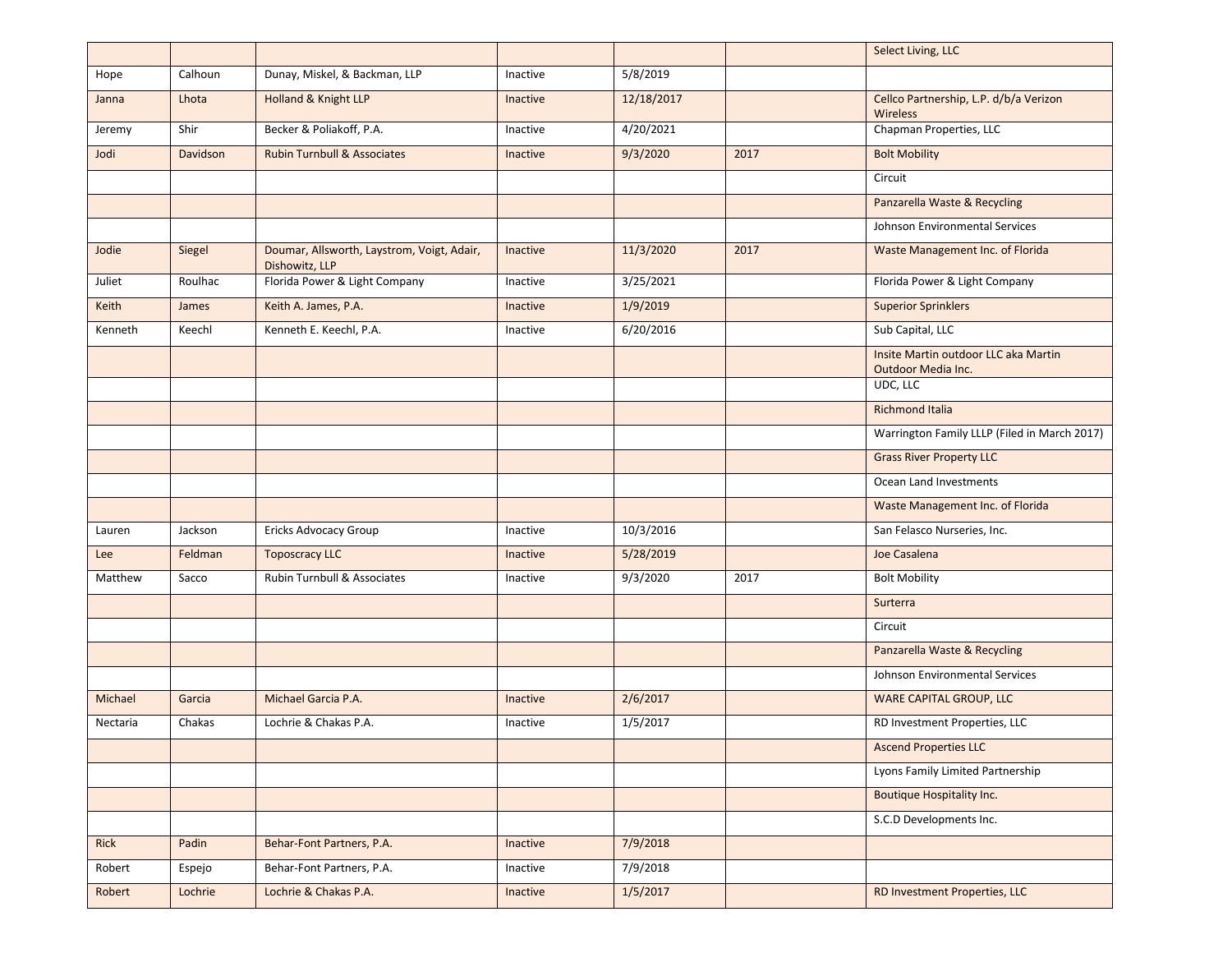|           |           |                                                     |                 |           | <b>Ascend Properties LLC</b>     |
|-----------|-----------|-----------------------------------------------------|-----------------|-----------|----------------------------------|
|           |           |                                                     |                 |           | Lyons Family Limited Partnership |
|           |           |                                                     |                 |           | Boutique Hospitality Inc.        |
|           |           |                                                     |                 |           | S.C.D Developments Inc.          |
| Sabina    | Contreras | greenacre consulting team                           | Inactive        | 3/27/2018 |                                  |
| Seth      | Platt     | <b>LSN Partners, LLC</b>                            | Inactive        | 1/17/2018 | LimeBike                         |
| Stephanie | Berman    | Carrfour Supportive Housing, Inc.                   | Inactive        | 5/10/2018 |                                  |
| Stephanie | Toothaker | <b>Tripp Scott, PA</b>                              | <b>Inactive</b> | 10/4/2016 |                                  |
| Tamara    | Peacock   | The Tamara Peacock Company Architects of<br>Florida | Inactive        | 3/12/2019 | Moshe Hoftman                    |
| Vincent   | Grande    | GLSC and Co.                                        | Inactive        | 9/12/2016 | GLSC and Co.                     |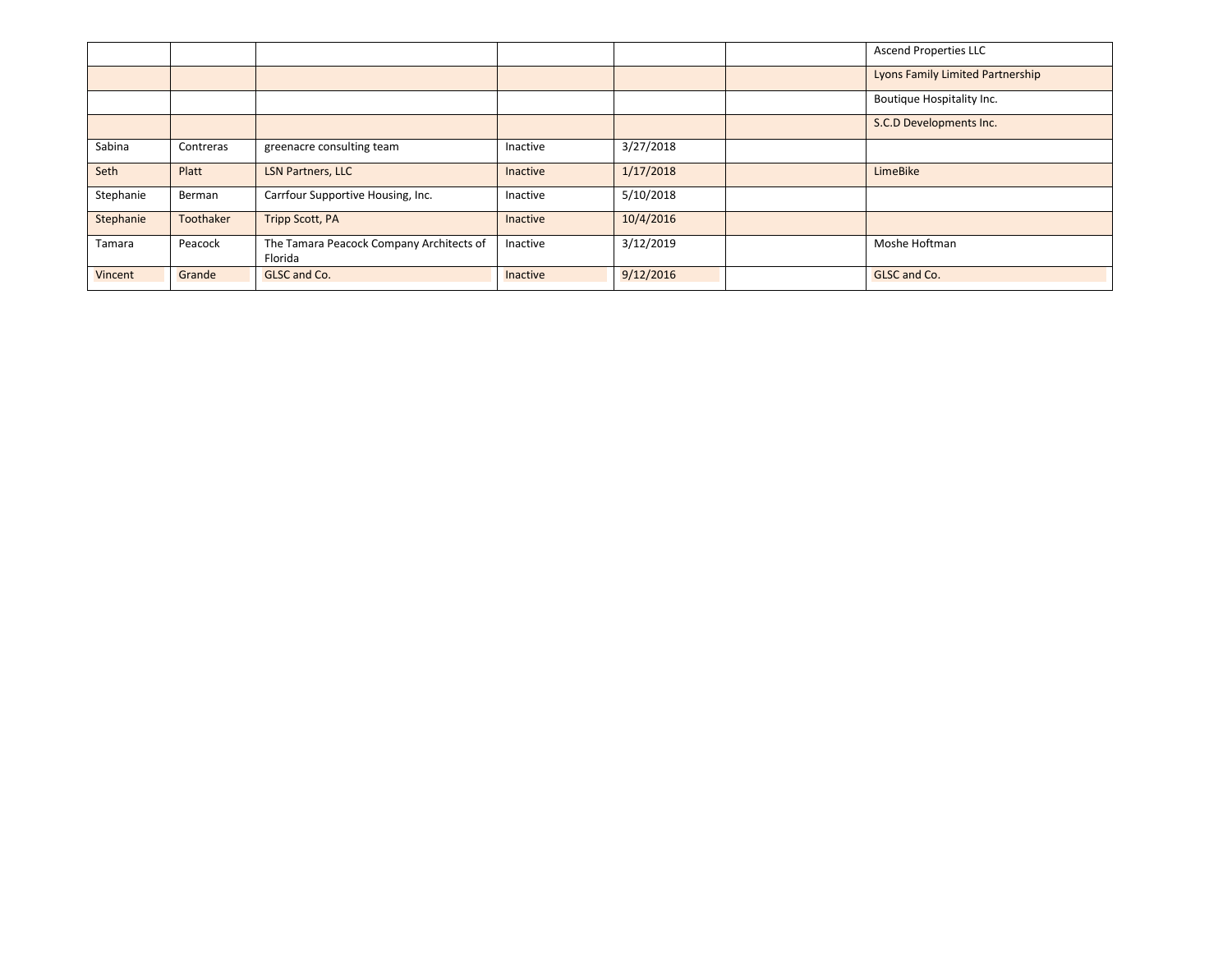| <b>Elected Officer</b> | Lobbyist              | <b>Client</b>                                      | <b>Date</b>        | <b>Time</b> | <b>Method</b> | <b>Location</b>                                                   | <b>About</b>                                           |
|------------------------|-----------------------|----------------------------------------------------|--------------------|-------------|---------------|-------------------------------------------------------------------|--------------------------------------------------------|
| Mike Bracchi           | <b>Kenneth Keechl</b> | <b>Insite Martin Outdoor</b>                       | 12/8/2021          |             | In Person     | Ken Keechl Law 612 NE 26th                                        | To discuss current contract and extension.             |
|                        |                       | LLC aka Martin<br>Outdoor Media Inc.               | 17:00              |             |               | <b>Street Wilton Manors Florida</b>                               |                                                        |
| Paul Rolli             | Kenneth Keechl        | Insite Martin Outdoor                              | 12/8/2021          |             | In Person     | Ken Keechl Law 612 NE 26th                                        | To discuss current contract and extension.             |
|                        |                       | LLC aka Martin<br>Outdoor Media Inc.               | 12:00              |             |               | <b>Street Wilton Manors Florida</b>                               |                                                        |
| <b>Scott Newton</b>    | Kenneth Keechl        | <b>Insite Martin Outdoor</b>                       | 12/8/2021          |             | In Person     | Ken Keechl Law 612 NE 26th                                        | To discuss current contract and extension.             |
|                        |                       | LLC aka Martin<br>Outdoor Media Inc.               | 10:30              |             |               | <b>Street Wilton Manors Florida</b>                               |                                                        |
| <b>Gary Resnick</b>    | Kenneth Keechl        | Insite Martin Outdoor                              | 12/7/2021          |             | By Phone      | <b>Electronic Meeting</b>                                         | To discuss current contract and extension.             |
|                        |                       | LLC aka Martin                                     | 10:30              |             |               |                                                                   |                                                        |
| <b>Chris Caputo</b>    | Kenneth Keechl        | Outdoor Media Inc.<br><b>Insite Martin Outdoor</b> | 10/14/2021         |             | In Person     | Ken Keechl Law 612 NE 26th                                        | To discuss the current contract regarding bus benches. |
|                        |                       | LLC aka Martin                                     | 14:00              |             |               | <b>Street Wilton Manors Florida</b>                               |                                                        |
|                        |                       | Outdoor Media Inc.                                 |                    |             |               |                                                                   |                                                        |
| Chris Caputo           | Kenneth Keechl        | Grass River Property,<br>LLC                       | 9/29/2021<br>9:00  |             | In Person     |                                                                   | To discuss status of project.                          |
| <b>Chris Caputo</b>    | <b>Kenneth Keechl</b> | Grass River Property,                              | 9/16/2021          |             | By Phone      |                                                                   | To discuss neighbor concern regarding site plan.       |
|                        |                       | <b>LLC</b>                                         | 17:50              |             |               |                                                                   |                                                        |
| Paul Rolli             | Deena Gray            | 2262 Wilton Drive,<br>Owner LLC                    | 8/24/2021<br>15:10 |             | By Phone      | Telephone call                                                    | <b>Wilton Shoppes</b>                                  |
| Paul Rolli             | Deena Gray            | <b>Richmond Italia</b>                             | 8/24/2021          |             | By Phone      | Telephone call                                                    | Proposed development at 3064 N. Andrews Ave.           |
|                        |                       |                                                    | 15:00              |             |               |                                                                   |                                                        |
| Paul Rolli             | Deena Gray            | 2262 Wilton Drive,<br>Owner LLC                    | 7/27/2021<br>10:30 |             | In Person     | 612 N.E 26th Street, Wilton<br>Manors                             | <b>Wilton Shoppes</b>                                  |
| Paul Rolli             | Deena Gray            | <b>Richmond Italia</b>                             | 7/27/2021          |             | In Person     | 612 N.E 26th Street, Wilton                                       | Oakland Park Blvd./Andrews Avenue Project              |
|                        |                       |                                                    | 10:00              |             |               | <b>Manors</b>                                                     |                                                        |
| Mike Bracchi           | Kenneth Keechl        | Richmond Italia                                    | 7/19/2021          |             | In Person     | Ken Keechl Law 612 NE 26th                                        | Follow up: To discuss revisions to Article 30 of ULDR. |
| Mike Bracchi           | <b>Dennis Mele</b>    | <b>Richmond Italia</b>                             | 17:45<br>7/19/2021 |             | In Person     | <b>Street Wilton Manors Florida</b><br>612 NE 26th Street, Wilton | Oakland Park Blvd./Andrews Ave. Project                |
|                        |                       |                                                    | 17:30              |             |               | <b>Manors</b>                                                     |                                                        |
| Mike Bracchi           | Deena Gray            | Richmond Italia                                    | 7/19/2021          |             | In Person     | 612 NE 26th Street, Wilton                                        | Oakland Park Blvd./Andrews Ave. Project                |
| Mike Bracchi           | Kenneth Keechl        | <b>Grass River Property,</b>                       | 17:30<br>7/19/2021 |             | In Person     | Manors<br>Ken Keechl Law 612 NE 26th                              | To discuss revisions to Article 30 of ULDR.            |
|                        |                       | <b>LLC</b>                                         | 17:00              |             |               | <b>Street Wilton Manors Florida</b>                               |                                                        |
| Mike Bracchi           | Dennis Mele           | 2262 Wilton Drive                                  | 7/19/2021          |             | In Person     | 612 NE 26th Street, Wilton                                        | <b>Wilton Shoppes</b>                                  |
| Mike Bracchi           | Deena Gray            | Sponsor, LLC<br>2262 Wilton Drive,                 | 17:00<br>7/19/2021 |             | In Person     | Manors<br>612 NE 26th Street, Wilton                              | <b>Wilton Shoppes</b>                                  |
|                        |                       | <b>Owner LLC</b>                                   | 17:00              |             |               | <b>Manors</b>                                                     |                                                        |
| Chris Caputo           | Kenneth Keechl        | Grass River Property,                              | 7/19/2021          |             | In Person     | Ken Keechl Law 612 NE 26th                                        | To discuss revisions to Article 30 of ULDR.            |
| <b>Chris Caputo</b>    | <b>Dennis Mele</b>    | <b>LLC</b><br>2262 Wilton Drive                    | 16:02<br>7/19/2021 |             | In Person     | <b>Street Wilton Manors Florida</b><br>612 NE 26th Street, Wilton | <b>Wilton Shoppes</b>                                  |
|                        |                       | Sponsor, LLC                                       | 16:00              |             |               | <b>Manors</b>                                                     |                                                        |
| Chris Caputo           | Deena Gray            | 2262 Wilton Drive,                                 | 7/19/2021          |             | In Person     | 612 NE 26th Street, Wilton                                        | Wilton Shoppes                                         |
|                        |                       | Owner LLC                                          | 16:00              |             |               | Manors                                                            |                                                        |
| <b>Scott Newton</b>    | Kenneth Keechl        | <b>Grass River Property,</b><br><b>LLC</b>         | 7/15/2021<br>11:30 |             | In Person     | Ken Keechl Law 612 NE 26th<br><b>Street Wilton Manors Florida</b> | To discuss revisions to Article 30 of ULDR.            |
| <b>Scott Newton</b>    | Dennis Mele           | Richmond Italia                                    | 7/15/2021          |             | In Person     | 612 NE 26th Street, Wilton                                        | Oakland Park Blvd/Andrews Ave Project                  |
|                        |                       |                                                    | 11:30              |             |               | Manors                                                            |                                                        |
| <b>Scott Newton</b>    | Deena Gray            | <b>Richmond Italia</b>                             | 7/15/2021<br>11:30 |             | In Person     | 612 NE 26th Street, Wilton<br><b>Manors</b>                       | Oakland Park Blvd/Andrews Ave Project                  |
| <b>Scott Newton</b>    | Dennis Mele           | 2262 Wilton Drive                                  | 7/15/2021          |             | In Person     | 612 NE 26th Street, Wilton                                        | <b>Wilton Shoppes</b>                                  |
|                        | Kenneth Keechl        | Sponsor, LLC<br><b>Richmond Italia</b>             | 10:45<br>7/15/2021 |             |               | Manors<br>Ken Keechl Law 612 NE 26th                              | To discuss revisions to Article 30 of ULDR.            |
| <b>Scott Newton</b>    |                       |                                                    | 10:30              |             | In Person     | <b>Street Wilton Manors Florida</b>                               |                                                        |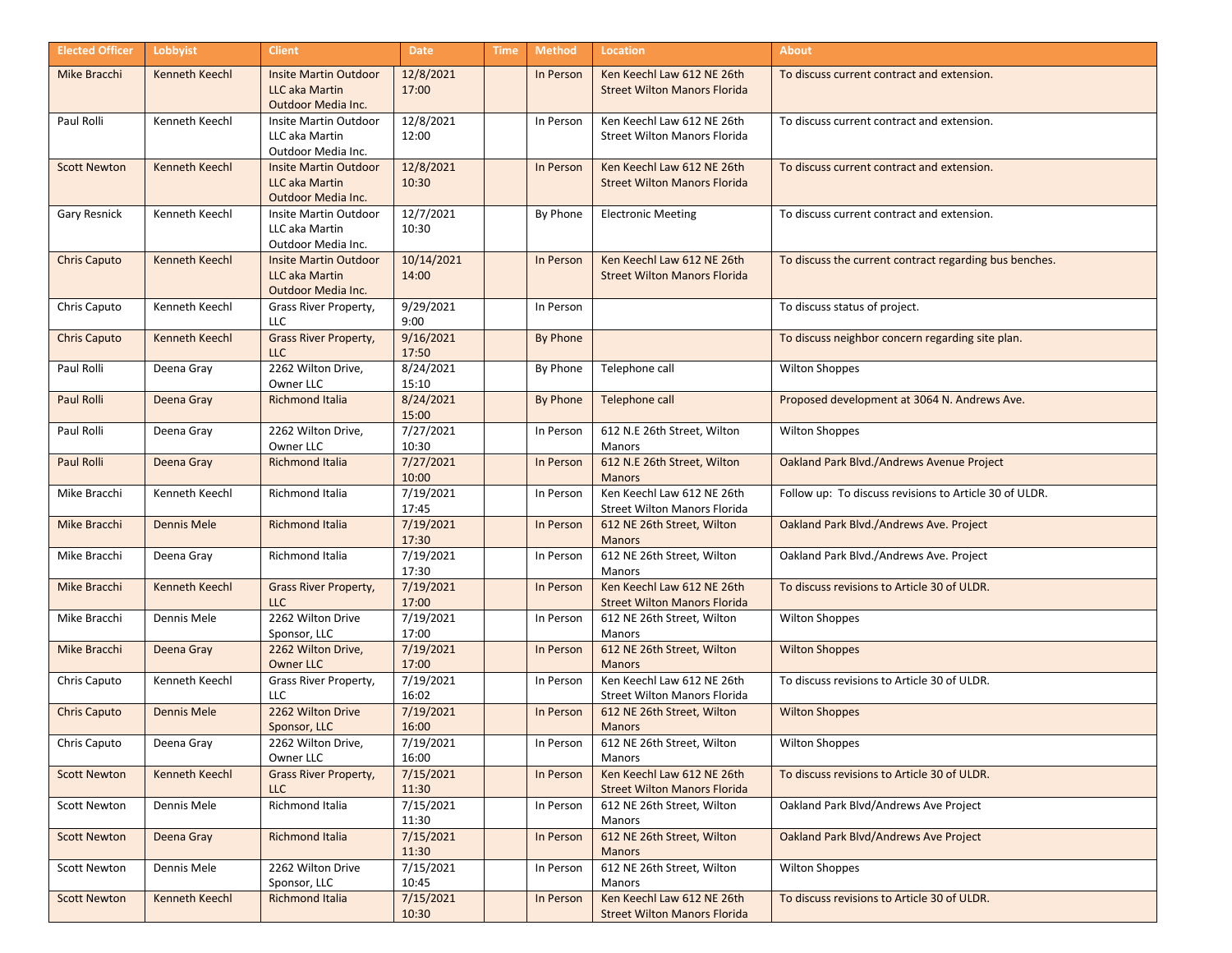| Mike Bracchi        | Kenneth Keechl        | Richmond Italia                                  | 7/14/2021          | In Person       | 612 NE 26 Street Wilton                                           | To discuss revisions to Article 30 of ULDR.                            |
|---------------------|-----------------------|--------------------------------------------------|--------------------|-----------------|-------------------------------------------------------------------|------------------------------------------------------------------------|
|                     |                       |                                                  | 11:00              |                 | Manors, Fla.                                                      |                                                                        |
| Mike Bracchi        | <b>Dennis Mele</b>    | <b>Richmond Italia</b>                           | 7/14/2021<br>11:00 | In Person       | <b>Virtual Meeting</b>                                            | Oakland Park Blvd/Andrews Ave. Project                                 |
| Mike Bracchi        | Deena Gray            | Richmond Italia                                  | 7/14/2021<br>11:00 | In Person       | <b>Virtual Meeting</b>                                            | Oakland Park Blvd/Andrews Ave. Project                                 |
| <b>Chris Caputo</b> | Deena Gray            | <b>Richmond Italia</b>                           | 7/12/2021<br>15:00 | In Person       | 612 NE 26th Street, Wilton<br><b>Manors</b>                       | Oakland Park Blvd/Andrews Ave. Project                                 |
| Chris Caputo        | Dennis Mele           | Richmond Italia                                  | 7/12/2021<br>15:00 | In Person       | 612 NE 26th Street, Wilton<br>Manors                              | Oakland Park Blvd/Andrews Ave. Project                                 |
| <b>Chris Caputo</b> | Kenneth Keechl        | <b>Richmond Italia</b>                           | 7/12/2021<br>15:00 | In Person       | 612 NE 26 Street Wilton<br>Manors, Fla.                           | To discuss revisions to Article 30 of ULDR.                            |
| Scott Newton        | Kenneth Keechl        | Richmond Italia                                  | 7/8/2021<br>16:02  | By Phone        |                                                                   | To set up meeting regarding the continued hearing on TOC ordinance.    |
| <b>Scott Newton</b> | Kenneth Keechl        | <b>Grass River Property,</b><br><b>LLC</b>       | 7/8/2021<br>16:02  | By Phone        |                                                                   | To set up meeting regarding the continued hearing on TOC ordinance.    |
| Chris Caputo        | Kenneth Keechl        | Richmond Italia                                  | 7/7/2021<br>15:13  | By Email        |                                                                   | To set up meeting regarding the continued hearing on TOC ordinance.    |
| <b>Chris Caputo</b> | Kenneth Keechl        | <b>Grass River Property,</b><br><b>LLC</b>       | 7/7/2021<br>15:13  | <b>By Email</b> |                                                                   | To set up meeting regarding the continued hearing on TOC ordinance.    |
| Paul Rolli          | Kenneth Keechl        | Richmond Italia                                  | 7/7/2021<br>15:07  | By Phone        |                                                                   | To set up meeting regarding the continued hearing on TOC ordinance.    |
| Paul Rolli          | Kenneth Keechl        | <b>Grass River Property,</b><br><b>LLC</b>       | 7/7/2021<br>15:07  | <b>By Phone</b> |                                                                   | To set up meeting regarding the continued hearing on TOC ordinance.    |
| Mike Bracchi        | Kenneth Keechl        | Richmond Italia                                  | 7/7/2021<br>15:00  | By Email        |                                                                   | To set up meeting regarding the continued hearing on TOC ordinance.    |
| Mike Bracchi        | Kenneth Keechl        | <b>Grass River Property,</b><br>LLC              | 7/7/2021<br>15:00  | <b>By Email</b> |                                                                   | To set up meeting regarding the continued hearing on TOC ordinance.    |
| <b>Gary Resnick</b> | Kenneth Keechl        | Grass River Property,<br>LLC                     | 6/21/2021<br>13:40 | By Email        | email                                                             | To provide the commissioner with suggested TOC revisions.              |
| <b>Scott Newton</b> | Kenneth Keechl        | <b>Grass River Property,</b><br><b>LLC</b>       | 6/18/2021<br>14:12 | <b>By Email</b> | email                                                             | To provide proposed revisions to the code for the TOCs.                |
| Paul Rolli          | Kenneth Keechl        | Grass River Property,<br>LLC                     | 6/18/2021<br>14:09 | By Email        |                                                                   | To provide proposed revisions to the code for the TOCs.                |
| <b>Chris Caputo</b> | <b>Kenneth Keechl</b> | <b>Richmond Italia</b>                           | 6/18/2021<br>14:05 | <b>By Email</b> |                                                                   | To provide proposed revisions to the code for the TOCs.                |
| Mike Bracchi        | Kenneth Keechl        | Grass River Property,<br>LLC                     | 6/18/2021<br>12:07 | By Email        | email                                                             | To provide proposed revisions to the code for the TOCs.                |
| <b>Gary Resnick</b> | Deena Gray            | 2262 Wilton Drive,<br>Owner LLC                  | 6/9/2021<br>13:00  | By Phone        | <b>Virtual Meeting</b>                                            | <b>Shoppes of Wilton Manors</b>                                        |
| <b>Gary Resnick</b> | Kenneth Keechl        | Grass River Property,<br>LLC                     | 6/9/2021<br>13:00  | In Person       | ZOOM meeting                                                      | To discuss the TOC covering the Shoppes of Wilton Manors on the drive. |
| Mike Bracchi        | Janna Lhota           | Cellco Partnership, LP<br>d/b/a Verizon Wireless | 6/7/2021<br>14:40  | <b>By Email</b> | email                                                             | Letter regarding Proposed Ordinance No. 2021-008 (Item No. 10.a.).     |
| Paul Rolli          | Janna Lhota           | Cellco Partnership, LP<br>d/b/a Verizon Wireless | 6/7/2021<br>14:40  | By Email        | email                                                             | Letter regarding Proposed Ordinance No. 2021-008 (Item No. 10.a.).     |
| <b>Chris Caputo</b> | Janna Lhota           | Cellco Partnership, LP<br>d/b/a Verizon Wireless | 6/7/2021<br>14:30  | <b>By Email</b> | email                                                             | Letter regarding Proposed Ordinance No. 2021-008 (Item No. 10.a.).     |
| <b>Gary Resnick</b> | Janna Lhota           | Cellco Partnership, LP<br>d/b/a Verizon Wireless | 6/7/2021<br>14:30  | By Email        | email                                                             | Letter regarding Proposed Ordinance No. 2021-008 (Item No. 10.a.).     |
| <b>Scott Newton</b> | Janna Lhota           | Cellco Partnership, LP<br>d/b/a Verizon Wireless | 6/7/2021<br>14:30  | <b>By Email</b> | email                                                             | Letter regarding Proposed Ordinance No. 2021-008 (Item No. 10.a.).     |
| <b>Scott Newton</b> | Dennis Mele           | 2262 Wilton Drive<br>Sponsor, LLC                | 5/17/2021<br>11:00 | In Person       | 612 NE 26th Street, Wilton<br>Manors                              | Shoppes of Wilton                                                      |
| <b>Scott Newton</b> | Kenneth Keechl        | <b>Grass River Property,</b><br><b>LLC</b>       | 5/17/2021<br>11:00 | In Person       | Ken Keechl Law 612 NE 26th<br><b>Street Wilton Manors Florida</b> | To discuss the downtown TOC, density and floors.                       |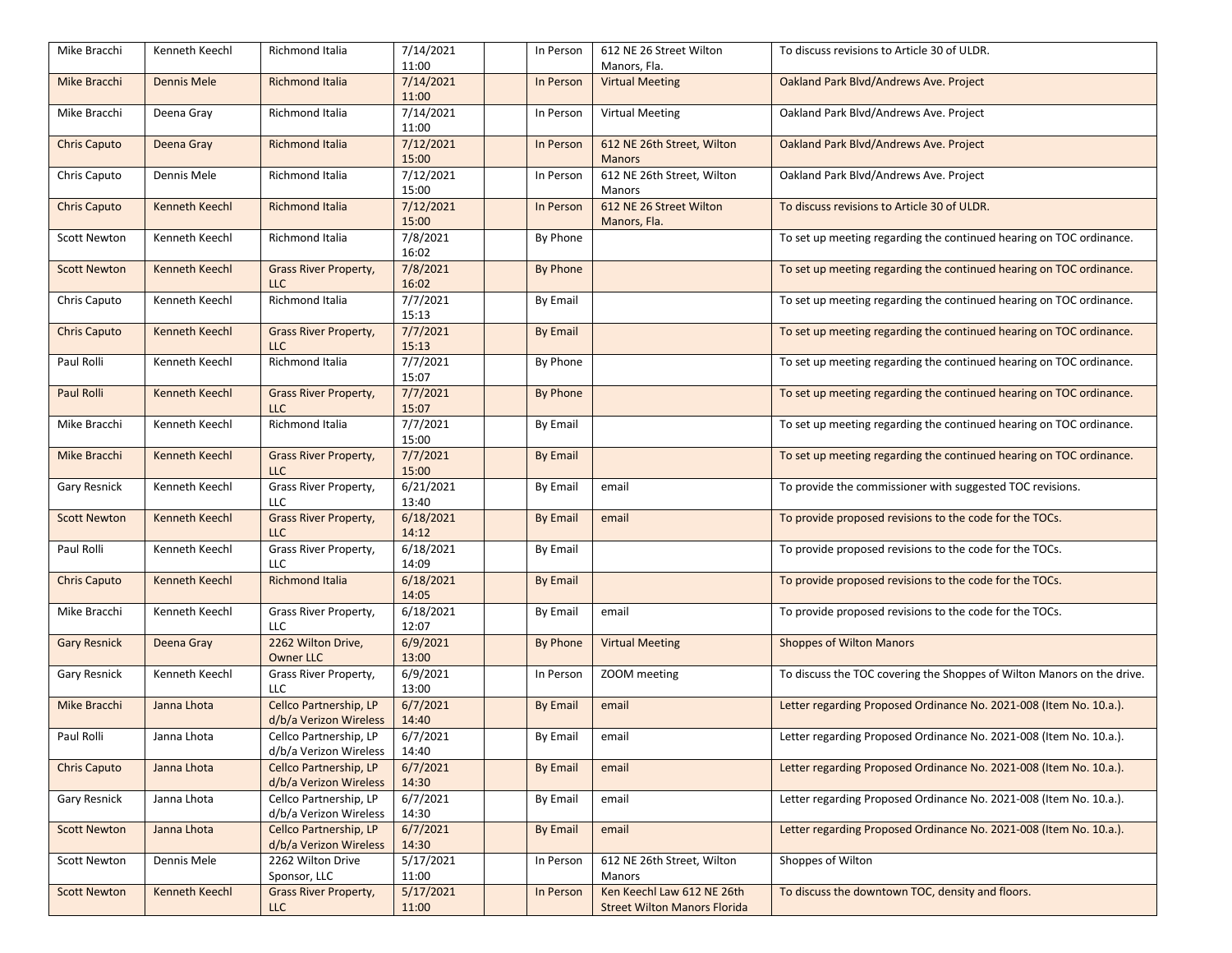| Paul Rolli          | Dennis Mele           | 2262 Wilton Drive            | 5/17/2021 | In Person       | 612 NE 26th Street, Wilton          | Shoppes of Wilton                                                      |
|---------------------|-----------------------|------------------------------|-----------|-----------------|-------------------------------------|------------------------------------------------------------------------|
|                     |                       | Sponsor, LLC                 | 10:00     |                 | Manors                              |                                                                        |
| Paul Rolli          | <b>Kenneth Keechl</b> | <b>Grass River Property,</b> | 5/17/2021 | In Person       | Ken Keechl Law 612 NE 26th          | To discuss the downtown TOC, density and floors.                       |
|                     |                       | <b>LLC</b>                   | 10:00     |                 | <b>Street Wilton Manors Florida</b> |                                                                        |
| <b>Scott Newton</b> | Dawn Stagliano        | <b>Comcast Cable</b>         | 5/11/2021 | By Email        |                                     | Agenda Item 8.a. for tonight's Commission meeting, an ordinance        |
|                     |                       | Communications               | 12:00     |                 |                                     | relating to communications facilities in the public rights of way.     |
|                     |                       | Management, LLC              |           |                 |                                     |                                                                        |
| Paul Rolli          | Dawn Stagliano        | <b>Comcast Cable</b>         | 5/11/2021 | <b>By Email</b> |                                     | Agenda Item 8.a. for tonight's Commission meeting, an ordinance        |
|                     |                       | <b>Communications</b>        | 12:00     |                 |                                     | relating to communications facilities in the public rights of way.     |
|                     |                       | Management, LLC              |           |                 |                                     |                                                                        |
| Mike Bracchi        | Dawn Stagliano        | <b>Comcast Cable</b>         | 5/11/2021 | By Email        |                                     | Agenda Item 8.a. for tonight's Commission meeting, an ordinance        |
|                     |                       | Communications               | 12:00     |                 |                                     | relating to communications facilities in the public rights of way.     |
|                     |                       | Management, LLC              |           |                 |                                     |                                                                        |
| <b>Chris Caputo</b> | Dawn Stagliano        | <b>Comcast Cable</b>         | 5/11/2021 | <b>By Email</b> |                                     | Agenda Item 8.a. for tonight's Commission meeting, an ordinance        |
|                     |                       | <b>Communications</b>        | 12:00     |                 |                                     | relating to communications facilities in the public rights of way.     |
|                     |                       | Management, LLC              |           |                 |                                     |                                                                        |
| <b>Gary Resnick</b> | Dawn Stagliano        | <b>Comcast Cable</b>         | 5/11/2021 | In Person       |                                     | Agenda Item 8. a. for tonight's Commission meeting, an ordinance       |
|                     |                       | Communications               | 12:00     |                 |                                     | relating to communications facilities in the public rights of way.     |
|                     |                       | Management, LLC              |           |                 |                                     |                                                                        |
| <b>Scott Newton</b> | Janna Lhota           | Cellco Partnership, LP       | 5/10/2021 | <b>By Email</b> | Letter sent via Email               | Letter sent on behalf of Cellco Partnership d/b/a Verizon Wireless for |
|                     |                       | d/b/a Verizon Wireless       | 15:45     |                 |                                     | Proposed Ordinance No. 2021-008 (Item No. 8.a) on the May 11, 2021     |
|                     |                       |                              |           |                 |                                     | Agenda                                                                 |
| Paul Rolli          | Janna Lhota           | Cellco Partnership, LP       | 5/10/2021 | By Email        | Letter sent via Email               | Letter sent on behalf of Cellco Partnership d/b/a Verizon Wireless for |
|                     |                       | d/b/a Verizon Wireless       | 15:45     |                 |                                     | Proposed Ordinance No. 2021-008 (Item No. 8.a) on the May 11, 2021     |
|                     |                       |                              |           |                 |                                     | Agenda                                                                 |
| Mike Bracchi        | Janna Lhota           | Cellco Partnership, LP       | 5/10/2021 | <b>By Email</b> | Letter sent via Email               | Letter sent on behalf of Cellco Partnership d/b/a Verizon Wireless for |
|                     |                       | d/b/a Verizon Wireless       | 15:45     |                 |                                     | Proposed Ordinance No. 2021-008 (Item No. 8.a) on the May 11, 2021     |
|                     |                       |                              |           |                 |                                     | Agenda                                                                 |
| Chris Caputo        | Janna Lhota           | Cellco Partnership, LP       | 5/10/2021 | By Email        | Letter sent via Email               | Letter sent on behalf of Cellco Partnership d/b/a Verizon Wireless for |
|                     |                       | d/b/a Verizon Wireless       | 15:45     |                 |                                     | Proposed Ordinance No. 2021-008 (Item No. 8.a) on the May 11, 2021     |
|                     |                       |                              |           |                 |                                     | Agenda                                                                 |
| <b>Gary Resnick</b> | Janna Lhota           | Cellco Partnership, LP       | 5/10/2021 | <b>By Email</b> | Letter sent via Email               | Letter sent on behalf of Cellco Partnership d/b/a Verizon Wireless for |
|                     |                       | d/b/a Verizon Wireless       | 15:45     |                 |                                     | Proposed Ordinance No. 2021-008 (Item No. 8.a) on the May 11, 2021     |
|                     |                       |                              |           |                 |                                     | Agenda                                                                 |
| <b>Scott Newton</b> | Kenneth Keechl        | Richmond Italia              | 5/10/2021 | In Person       | Ken Keechl Law Offices 612 NE       | To discuss density etc regarding the property in the TOC-W owned by    |
|                     |                       |                              | 11:00     |                 | 26th Street Wilton Manors           | Richmond Italia.                                                       |
|                     |                       |                              |           |                 | Florida                             |                                                                        |
| <b>Scott Newton</b> | <b>Dennis Mele</b>    | 2262 Wilton Drive            | 5/10/2021 | In Person       | 612 NE 26th Street                  | The Shoppes                                                            |
|                     |                       | Sponsor, LLC                 | 11:00     |                 |                                     |                                                                        |
| <b>Scott Newton</b> | Deena Gray            | 2262 Wilton Drive,           | 5/10/2021 | In Person       | 612 NE 26th Street                  | The Shoppes                                                            |
|                     |                       | Owner LLC                    | 11:00     |                 |                                     |                                                                        |
| Paul Rolli          | <b>Kenneth Keechl</b> | <b>Richmond Italia</b>       | 5/10/2021 | In Person       | Law offices of Ken Keechl 612       | To discuss density etc regarding the property in the TOC-W owned by    |
|                     |                       |                              | 10:00     |                 | NE 26th Street Wilton Manors        | Richmond Italia.                                                       |
|                     |                       |                              |           |                 | Florida                             |                                                                        |
| Mike Bracchi        | Kenneth Keechl        | <b>Warrington Family</b>     | 5/6/2021  | In Person       | Ken Keechl Law at 612 NE 26th       | To discuss the downtown TOC, density and floors.                       |
|                     |                       | <b>LLLP</b>                  | 16:00     |                 | <b>Street Wilton Manors Florida</b> |                                                                        |
|                     |                       |                              |           |                 | 33305                               |                                                                        |
| Mike Bracchi        | <b>Dennis Mele</b>    | 2262 Wilton Drive            | 5/6/2021  | In Person       | 612 NE 26th Street                  | Also in attendance Deena Gray and Dan Antonelli                        |
|                     |                       | Sponsor, LLC                 | 16:00     |                 |                                     |                                                                        |
| Chris Caputo        | Kenneth Keechl        | Grass River Property,        | 5/6/2021  | In Person       | Law offices of Ken Keechl, 612      | To discuss the downtown TOC, density and floors.                       |
|                     |                       | LLC                          | 12:30     |                 | NE 26th Street Wilton Manors        |                                                                        |
|                     |                       |                              |           |                 | Florida 33305                       |                                                                        |
| <b>Chris Caputo</b> | <b>Dennis Mele</b>    | 2262 Wilton Drive            | 5/6/2021  | In Person       | 612 NE 26th Street                  | Also in attendance Deena Gray and Dan Antonelli,                       |
|                     |                       | Sponsor, LLC                 | 12:30     |                 |                                     |                                                                        |
| Scott Newton        | Kenneth Keechl        | Richmond Italia              | 4/27/2021 | By Phone        |                                     | Attempting to set up a meeting with the Mayor to discuss the TOC-W.    |
|                     |                       |                              | 15:26     |                 |                                     |                                                                        |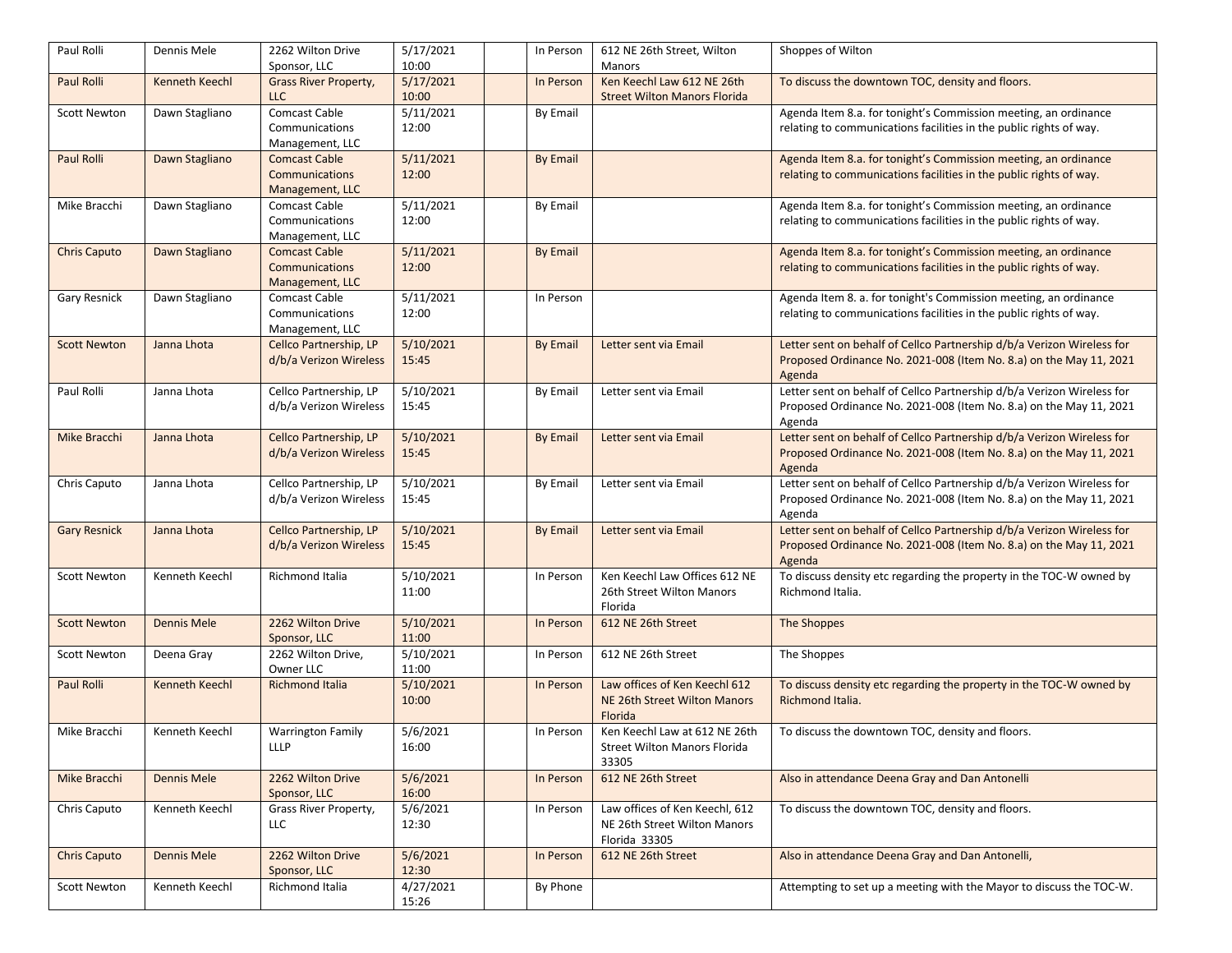| Paul Rolli          | Kenneth Keechl        | Richmond Italia                     | 4/26/2021<br>14:50 | By Email        |                                                                  | To arrange a meeting with Comm. Rolli and the client to discuss the<br>TOC-W.                                                                                                 |
|---------------------|-----------------------|-------------------------------------|--------------------|-----------------|------------------------------------------------------------------|-------------------------------------------------------------------------------------------------------------------------------------------------------------------------------|
| Mike Bracchi        | Kenneth Keechl        | <b>Grass River Property,</b><br>LLC | 4/26/2021<br>13:41 | <b>By Email</b> |                                                                  | To set up meeting to discuss TOC.                                                                                                                                             |
| Chris Caputo        | Kenneth Keechl        | Grass River Property,<br><b>LLC</b> | 4/26/2021<br>13:30 | By Email        |                                                                  | To set up meeting to discuss the TOC.                                                                                                                                         |
| Mike Bracchi        | <b>Kenneth Keechl</b> | <b>Richmond Italia</b>              | 4/19/2021<br>16:00 | In Person       | Ken Keechl Law 612 NE 26<br><b>Street Wilton Manors, Florida</b> | To discuss density and floor limitations for TOC-W                                                                                                                            |
| Mike Bracchi        | Dennis Mele           | Richmond Italia                     | 4/19/2021<br>16:00 | In Person       | 612 NE 26th Street, Wilton<br>Manors                             | Proposed development at 3064 N. Andrews Avenue                                                                                                                                |
| Mike Bracchi        | Deena Gray            | <b>Richmond Italia</b>              | 4/19/2021<br>16:00 | In Person       | 612 NE 26th Street, Wilton<br><b>Manors</b>                      | Proposed development at 3064 N. Andrews Avenue                                                                                                                                |
| Chris Caputo        | Kenneth Keechl        | Richmond Italia                     | 4/15/2021<br>13:15 | In Person       | 612 NE 26th Street Wilton<br>Manors                              |                                                                                                                                                                               |
| <b>Chris Caputo</b> | Kenneth Keechl        | Richmond Italia                     | 4/15/2021<br>13:15 | In Person       | 612 NE 26th Street Wilton<br><b>Manors</b>                       | To discuss the TOC-E at Andrews Ave and Oakland Park.                                                                                                                         |
| Chris Caputo        | Deena Gray            | Richmond Italia                     | 4/15/2021<br>1:15  | In Person       | 612 NE 26th Street, Wilton<br>Manors                             | Proposed development at 3064 N. Andrews Avenue                                                                                                                                |
| Mike Bracchi        | Kenneth Keechl        | <b>Richmond Italia</b>              | 4/9/2021<br>10:00  | <b>By Email</b> |                                                                  | To set up meeting with client and Commissioner Bracchi to discuss TOC.                                                                                                        |
| Chris Caputo        | Kenneth Keechl        | Richmond Italia                     | 4/8/2021<br>10:00  | By Phone        |                                                                  | To set up a meeting between client and Commissioner Caputo to discuss<br>TOC.                                                                                                 |
| <b>Gary Resnick</b> | <b>Dennis Mele</b>    | <b>Richmond Italia</b>              | 2/3/2021<br>14:00  | <b>By Phone</b> | <b>Zoom Meeting</b>                                              | 3058-3062 N. Andrews, Wilton Manors                                                                                                                                           |
| <b>Gary Resnick</b> | Deena Gray            | Richmond Italia                     | 2/3/2021<br>14:00  | By Phone        | Zoom Meeting                                                     | 3058-3062 N. Andrews, Wilton Manors                                                                                                                                           |
| <b>Scott Newton</b> | Deena Gray            | Richmond Italia                     | 2/2/2021<br>10:00  | <b>By Phone</b> | <b>Zoom Meeting</b>                                              | Regarding: 3058-3062 N. Andrews                                                                                                                                               |
| Paul Rolli          | Dennis Mele           | Richmond Italia                     | 1/21/2021<br>12:00 | By Phone        | Zoom Meeting                                                     | 3058-3062 N. Andrews, Wilton Manors                                                                                                                                           |
| <b>Chris Caputo</b> | <b>Dennis Mele</b>    | <b>Richmond Italia</b>              | 1/7/2021<br>10:00  | <b>By Phone</b> | <b>Virtual Meeting</b>                                           | 3058-3062 N. Andrews                                                                                                                                                          |
| Mike Bracchi        | Dennis Mele           | Richmond Italia                     | 1/6/2021<br>14:00  | By Phone        | <b>Virtual Meeting</b>                                           | 3058-3062 N. Andrews                                                                                                                                                          |
|                     |                       |                                     |                    |                 |                                                                  |                                                                                                                                                                               |
| Paul Rolli          | <b>David Tolces</b>   | <b>BSD Capital LLC</b>              | 7/23/2020<br>15:07 | <b>By Email</b> |                                                                  | To provide information related to BSD Capital's request for lien<br>mitigation related to property located at 117 NW 24th Street, Wilton<br><b>Manors</b>                     |
| Julie Carson        | David Tolces          | <b>BSD Capital LLC</b>              | 7/23/2020<br>15:06 | By Email        |                                                                  | To provide information related to BSD Capital's request for lien<br>mitigation for property located at 117 NW 24th Street, Wilton Manors                                      |
| <b>Gary Resnick</b> | <b>David Tolces</b>   | <b>BSD Capital LLC</b>              | 7/23/2020<br>15:05 | <b>By Email</b> |                                                                  | Provide information related to BSD Capital's request for lien mitigation<br>for property located at 117 NW 24th Street, Wilton Manors                                         |
| Tom Green           | David Tolces          | <b>BSD Capital LLC</b>              | 7/23/2020<br>15:04 | <b>By Email</b> |                                                                  | Provide information related to BSD Capital's Request for Lien Mitigation<br>for property located at 117 NW 24th Street, Wilton Manors                                         |
| <b>Gary Resnick</b> | David Tolces          | <b>BSD Capital LLC</b>              | 7/10/2020<br>16:12 | <b>By Phone</b> |                                                                  | Discuss request for reconsideration of lien mitigation for property<br>located at 117 NW 24th Street, Wilton Manors                                                           |
| Paul Rolli          | David Tolces          | <b>BSD Capital LLC</b>              | 7/8/2020<br>16:20  | By Email        |                                                                  | Submitting email to all City Commissioners requesting City Commission<br>reconsider lien mitigation for property located at 117 NW 24th Street,                               |
| <b>Julie Carson</b> | <b>David Tolces</b>   | <b>BSD Capital LLC</b>              | 7/8/2020<br>16:19  | <b>By Email</b> |                                                                  | Submitting letter via email to all City Commissioners requesting City<br>Commission to reconsider lien mitigation for property at 117 NW 24th<br><b>Street, Wilton Manors</b> |
| Gary Resnick        | David Tolces          | <b>BSD Capital LLC</b>              | 7/8/2020<br>16:18  | By Email        |                                                                  | Submitting letter via email to all city commissioners requesting<br>reconsideration of lien mitigation for property located at 117 NW 24th<br>Street, Wilton Manors           |
| <b>Tom Green</b>    | <b>David Tolces</b>   | <b>BSD Capital LLC</b>              | 7/8/2020<br>16:17  | <b>By Email</b> |                                                                  | Submittal of Letter via email to all city commissioners requesting<br>reconsideration of lien mitigation for property located at 117 NW 24th                                  |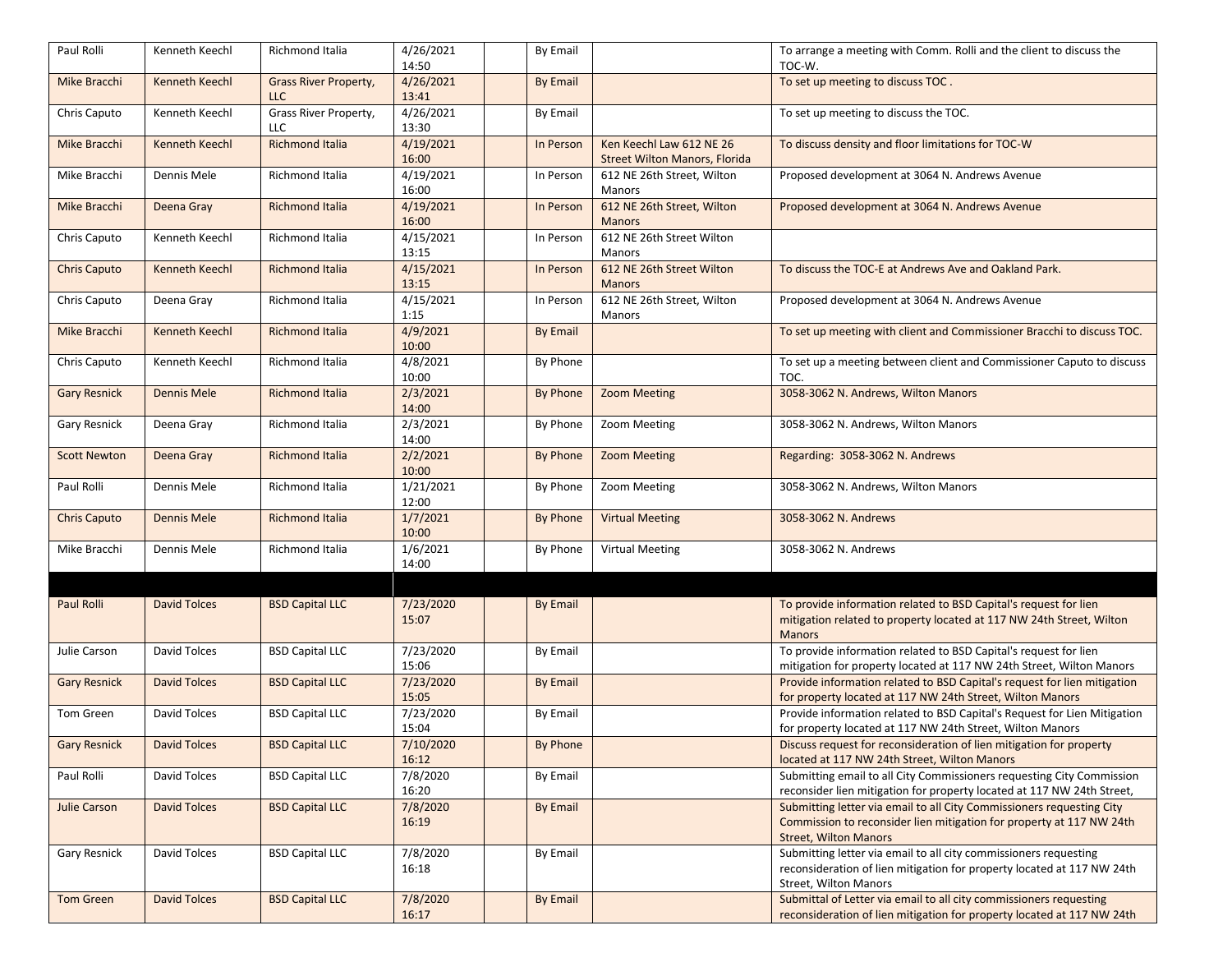|                       |                       |                                 |                    |                 |                                                                             | Street, Wilton Manors.                                                                                                                                         |
|-----------------------|-----------------------|---------------------------------|--------------------|-----------------|-----------------------------------------------------------------------------|----------------------------------------------------------------------------------------------------------------------------------------------------------------|
| Julie Carson          | Kenneth Keechl        | UDC, LLC                        | 6/1/2020<br>10:15  | By Email        |                                                                             | To acknowledge receipt of the City Master Plan                                                                                                                 |
| <b>Julie Carson</b>   | Kenneth Keechl        | UDC, LLC                        | 5/31/2020<br>7:17  | <b>By Email</b> |                                                                             | To provide me with the City Hall Master Plan                                                                                                                   |
| Julie Carson          | Kenneth Keechl        | UDC, LLC                        | 5/11/2020<br>17:30 | In Person       | Ken Keechl Law, 612 NE 26th<br>Street, Wilton Manors, Florida<br>33305      | To discuss the possibility of expanding the TOC to 26th Street.                                                                                                |
| <b>Julie Carson</b>   | <b>Kenneth Keechl</b> | UDC, LLC                        | 5/8/2020<br>10:40  | <b>By Phone</b> |                                                                             | To confirm meeting for Monday.                                                                                                                                 |
| Julie Carson          | Nectaria Chakas       | S.C.D. Developments<br>Inc.     | 3/10/2020<br>13:00 | By Phone        | <b>Telephone Conference</b>                                                 | Proposed development                                                                                                                                           |
| Paul Rolli            | Nectaria Chakas       | S.C.D. Developments<br>Inc.     | 3/9/2020<br>14:00  | In Person       | City Hall, 2020 Wilton Manor<br><b>Drive</b>                                | Proposed development                                                                                                                                           |
| Gary Resnick          | Nectaria Chakas       | S.C.D. Developments<br>Inc.     | 3/5/2020<br>14:00  | By Phone        |                                                                             | Proposed development at 1625 NE 24th Street                                                                                                                    |
|                       |                       |                                 |                    |                 |                                                                             |                                                                                                                                                                |
| Gary Resnick          | Kenneth Keechl        | Sub Capital, LLC                | 9/16/2019<br>15:00 | In Person       | 400 East Las Olas, Ste. 100 Fort<br>Lauderdale Florida                      | To discuss Sub Capital, LLC's appeal of City's Zoning Determination for<br>500 East Oakland Park Blvd.                                                         |
| <b>Paul Rolli</b>     | <b>Kenneth Keechl</b> | Sub Capital, LLC                | 9/16/2019<br>11:00 | In Person       | Ken Keechl Law: 612 NE 26th<br><b>Street Wilton Manors Florida</b>          | To discuss Sub Capital, LLC's appeal of City's Zoning Determination for<br>500 East Oakland Park Blvd.                                                         |
| Tom Green             | Kenneth Keechl        | Sub Capital, LLC                | 9/9/2019<br>11:00  | In Person       | City Hall                                                                   | To discuss Sub Capital LLC's appeal of zoning determination.                                                                                                   |
| <b>Julie Carson</b>   | Kenneth Keechl        | Sub Capital, LLC                | 9/5/2019<br>11:43  | <b>By Phone</b> |                                                                             | To confirm appeal is to be heard on September 24.                                                                                                              |
| Paul Rolli            | Kenneth Keechl        | Sub Capital, LLC                | 9/5/2019<br>10:26  | By Email        |                                                                             | To set up meeting regarding appeal of zoning decision.                                                                                                         |
| <b>Julie Carson</b>   | Kenneth Keechl        | Sub Capital, LLC                | 9/5/2019<br>10:18  | By Phone        |                                                                             | To confirm appeal is to be heard on September 24.                                                                                                              |
| Tom Green             | Kenneth Keechl        | Sub Capital, LLC                | 8/26/2019<br>15:14 | By Email        |                                                                             | Following up on meeting to discuss appeal of City's Zoning<br>determination at 500 E. Oakland Park Blvd.                                                       |
| <b>Gary Resnick</b>   | <b>Kenneth Keechl</b> | Sub Capital, LLC                | 8/26/2019<br>15:10 | <b>By Email</b> |                                                                             | Following up on meeting to discuss appeal of City's Zoning<br>determination at 500 E. Oakland Park Blvd.                                                       |
| Julie Carson          | Kenneth Keechl        | Sub Capital, LLC                | 8/26/2019<br>12:16 | By Phone        |                                                                             | Contacted the Commissioner to follow up on appeal issue.                                                                                                       |
| <b>Julie Carson</b>   | <b>Kenneth Keechl</b> | Sub Capital, LLC                | 8/25/2019<br>14:00 | In Person       | <b>Storks</b>                                                               | To discuss our appeal of the zoning determination for 500 East. Oakland<br>Park property.                                                                      |
| Justin Flippen        | Kenneth Keechl        | Sub Capital, LLC                | 8/23/2019<br>12:45 | In Person       | Ken Keechl Law Firm. 612 NE<br>26th Street, Wilton Manors,<br>Florida 33305 | To discuss the client's appeal of the City's zoning determination.                                                                                             |
| Paul Rolli            | Kenneth Keechl        | Sub Capital, LLC                | 8/20/2019<br>10:08 | <b>By Email</b> |                                                                             | To discuss setting up an appointment with the commissioner the city's<br>zoning determination regarding the property located at 500 East<br>Oakland Park Blvd. |
| Gary Resnick          | Kenneth Keechl        | Sub Capital, LLC                | 8/20/2019<br>10:07 | By Email        |                                                                             | To discuss setting up an appointment with the commissioner the city's<br>zoning determination regarding the property located at 500 East<br>Oakland Park Blvd. |
| <b>Tom Green</b>      | <b>Kenneth Keechl</b> | Sub Capital, LLC                | 8/20/2019<br>10:05 | <b>By Email</b> |                                                                             | To discuss setting up an appointment with the commissioner the city's<br>zoning determination regarding the property located at 500 East<br>Oakland Park Blvd. |
| Julie Carson          | Kenneth Keechl        | Sub Capital, LLC                | 8/20/2019<br>9:58  | By Email        |                                                                             | Contact with the Commissioner regarding scheduling a meeting to<br>discuss the City's zoning determination with regard to 500 East Oakland<br>Park.            |
| <b>Justin Flippen</b> | Kenneth Keechl        | Sub Capital, LLC                | 8/20/2019<br>9:56  | <b>By Email</b> |                                                                             | Contact with the Mayor regarding scheduling a meeting to discuss the<br>City's zoning determination with regard to 500 East Oakland Park.                      |
| Paul Rolli            | Deena Gray            | 2262 Wilton Drive,<br>Owner LLC | 6/26/2019<br>13:00 | In Person       | 2020 Wilton Drive, Wilton<br>Manors, FL 33305                               | Wilton Shoppes / Development Project / Attendees: Dan Antonelli and<br>Vicki Baidsen                                                                           |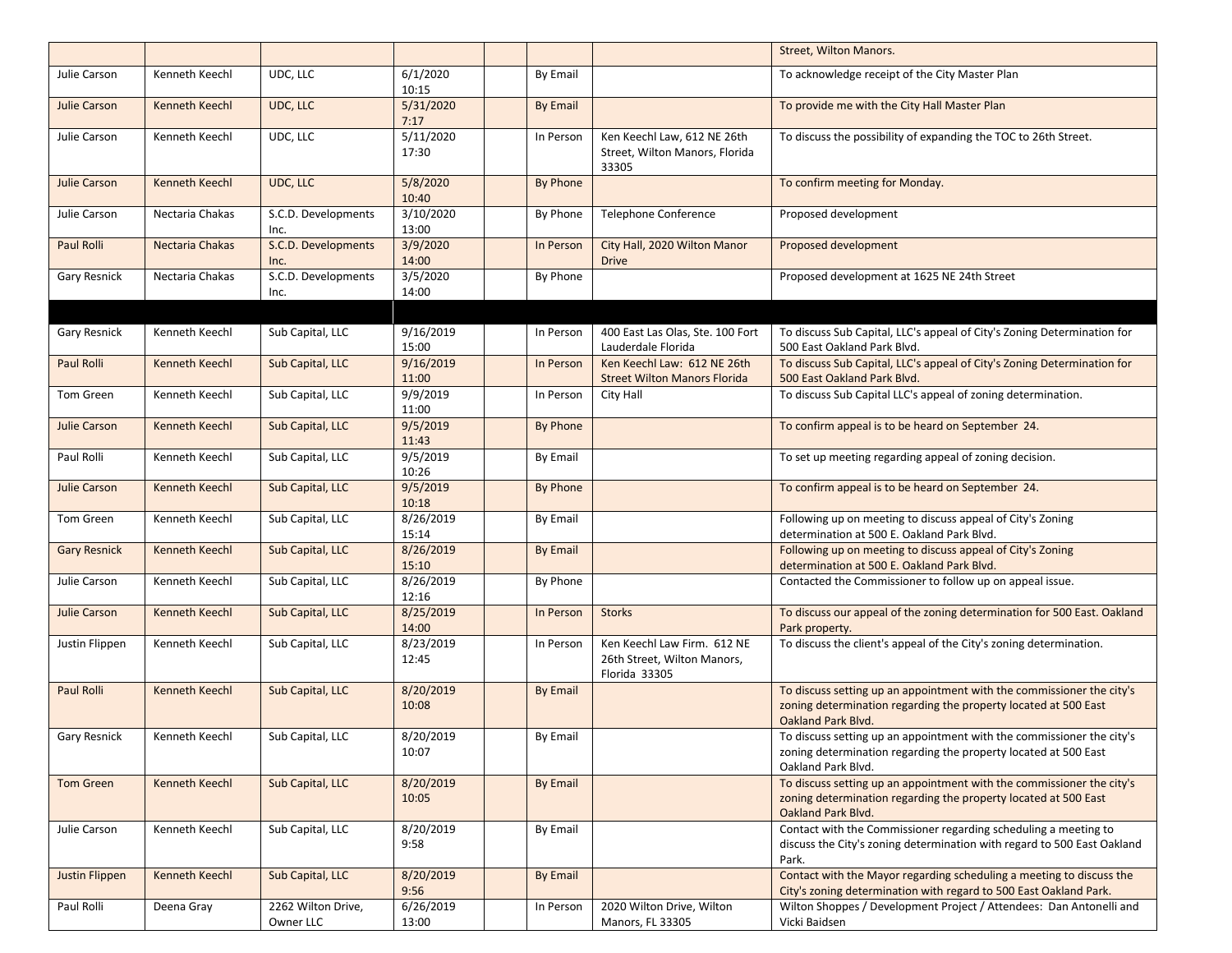| Julie Carson          | Tamara Peacock        | Moshe Hoftman                                          | 3/16/2019<br>13:00  | In Person       | 2505 NE 15th Ave, Wilton<br>Manors, FL 33305                                             | Meeting to discuss prospective boutique hotel development in Wilton<br>Manors on behalf of a hotel developer      |
|-----------------------|-----------------------|--------------------------------------------------------|---------------------|-----------------|------------------------------------------------------------------------------------------|-------------------------------------------------------------------------------------------------------------------|
| <b>Justin Flippen</b> | Deena Gray            | 2262 Wilton Drive,<br>Owner LLC                        | 2/4/2019<br>13:30   | In Person       | Wilton Manors City Hall / 2020<br>Wilton Dr, Wilton Manors, FL<br>33305                  | 2262 Wilton Drive Owner, LLC                                                                                      |
| Tom Green             | Courtney Crush        | <b>Warrington Family</b><br>Limited Partnership        | 1/19/2019<br>14:30  | In Person       | Storks in Wilton Manors - 2505<br>NE 15th Ave, Wilton Manors, FL<br>33305                | Meeting with Commissioner Green regarding lien reduction application<br>for 3064 N Andrews Ave.                   |
| <b>Julie Carson</b>   | <b>Courtney Crush</b> | <b>Warrington Family</b><br><b>Limited Partnership</b> | 1/19/2019<br>14:00  | In Person       | Storks in Wilton Manors - 2505<br>NE 15th Ave, Wilton Manors, FL<br>33305                | Meeting with Commissioner Carson regarding lien reduction application<br>for 3064 N Andrews Ave.                  |
| Paul Rolli            | Courtney Crush        | <b>Warrington Family</b><br>Limited Partnership        | 1/16/2019<br>10:00  | In Person       | 612 NE 26th Street Wilton<br>Manors, Florida                                             | Meeting with Commissioner Rolli regarding lien reduction application for<br>3064 N Andrews Ave.                   |
| <b>Scott Newton</b>   | <b>Kenneth Keechl</b> | <b>Warrington Family</b><br><b>LLLP</b>                | 1/16/2019<br>10:00  | In Person       | Ken Keechl Law 612 NE 26th<br><b>Street Wilton Manors</b>                                | Discussed upcoming lien reduction hearing.                                                                        |
| Justin Flippen        | Courtney Crush        | <b>Warrington Family</b><br>Limited Partnership        | 1/15/2019<br>17:15  | In Person       | City Hall                                                                                | Discussion of the lien reduction request for the property located at 3064<br>N Andrews Avenue.                    |
| <b>Justin Flippen</b> | Kenneth Keechl        | <b>Warrington Family</b><br><b>LLLP</b>                | 1/15/2019<br>17:15  | In Person       | <b>City Hall</b>                                                                         | Meeting with Mayor Flippen to discuss upcoming lien reduction hearing.                                            |
| Tom Green             | Kenneth Keechl        | <b>Warrington Family</b><br>LLLP                       | 1/14/2019<br>11:50  | By Email        |                                                                                          | To schedule meeting to discuss upcoming lien reduction hearing.                                                   |
| <b>Gary Resnick</b>   | Kenneth Keechl        | <b>Warrington Family</b><br>LLLP                       | 1/14/2019<br>11:49  | <b>By Email</b> |                                                                                          | To schedule meeting to discuss upcoming lien reduction hearing.                                                   |
| Julie Carson          | Kenneth Keechl        | <b>Warrington Family</b><br><b>LLLP</b>                | 1/14/2019<br>11:48  | In Person       |                                                                                          | To discuss upcoming lien reduction hearing.                                                                       |
| <b>Scott Newton</b>   | <b>Kenneth Keechl</b> | UDC, LLC                                               | 1/14/2019<br>11:43  | <b>By Phone</b> |                                                                                          | To schedule meeting to discuss upcoming lien reduction hearing.                                                   |
| Justin Flippen        | Kenneth Keechl        | <b>Warrington Family</b><br><b>LLLP</b>                | 1/14/2019<br>11:37  | By Email        |                                                                                          | To discuss upcoming lien reduction hearing.                                                                       |
|                       |                       |                                                        |                     |                 |                                                                                          |                                                                                                                   |
| <b>Scott Newton</b>   | Kenneth Keechl        | <b>Warrington Family</b><br><b>LLLP</b>                | 11/27/2018<br>12:47 | By Phone        |                                                                                          | Commissioner Rolli. To advice that we seek a deferral of item 12 b<br>tonight.                                    |
| Gary Resnick          | Kenneth Keechl        | <b>Warrington Family</b><br><b>LLLP</b>                | 11/27/2018<br>12:46 | By Email        |                                                                                          | To advice that we seek a deferral of item 12 b tonight.                                                           |
| <b>Julie Carson</b>   | <b>Courtney Crush</b> | <b>Warrington Family</b><br><b>Limited Partnership</b> | 11/27/2018<br>11:00 | In Person       | Storks - 505 NE 15th Ave,<br>Wilton Manors, FL 33305                                     | <b>Warrington Property Lien Reduction</b>                                                                         |
| Julie Carson          | Kenneth Keechl        | <b>Warrington Family</b><br><b>LLLP</b>                | 11/27/2018<br>11:00 | In Person       | Stork's Bakery                                                                           | To advice that we seek a deferral of item 12 b tonight and to bring the<br>Commissioner up to date on the matter. |
| <b>Gary Resnick</b>   | Seth Platt            | LimeBike                                               | 3/29/2018<br>11:00  | In Person       | Gray Robinson, 401 East Las<br>Olas Blvd., Suite 1000, Fort<br>Lauderdale, Florida 33301 | To discuss client's dockless bike share program                                                                   |
| Gary Resnick          | Deena Gray            | <b>Helms Development</b><br>&Construction, Inc.        | 3/23/2018<br>0:00   | In Person       | 401 East Las Olas Boulevard                                                              | <b>Suite 1000</b>                                                                                                 |
| <b>Justin Flippen</b> | Deena Gray            | <b>Helms Development</b><br>&Construction, Inc.        | 2/15/2018<br>17:15  | In Person       | <b>City Hall</b>                                                                         | To introduce Scott Helms and discuss 1501 NE 26 Street, Wilton Manors.                                            |
| <b>Scott Newton</b>   | Deena Gray            | <b>Helms Development</b><br>&Construction, Inc.        | 2/15/2018<br>16:30  | In Person       | City Hall                                                                                | To introduce Scott Helms and discuss 1501 NE 26 Street, Wilton Manors.                                            |
| <b>Julie Carson</b>   | Deena Gray            | <b>Helms Development</b><br>&Construction, Inc.        | 2/8/2018<br>16:30   | In Person       | <b>City Hall</b>                                                                         | To introduce Scott Helms and discuss 1501 NE 26 Street, Wilton Manors.                                            |
| Tom Green             | Deena Gray            | <b>Helms Development</b><br>&Construction, Inc.        | 2/7/2018<br>15:00   | In Person       | City Hall                                                                                | To introduce Scott Helms and discuss 1501 NE 26 Street, Wilton Manors.                                            |
|                       |                       |                                                        |                     |                 |                                                                                          |                                                                                                                   |
|                       |                       |                                                        |                     |                 |                                                                                          |                                                                                                                   |
| Julie Carson          | Kenneth Keechl        | Waste Management<br>Inc. of Florida                    | 10/24/2017<br>11:20 | In Person       |                                                                                          | To advise the Commissioner of facts regarding the pre-hurricane service<br>issue.                                 |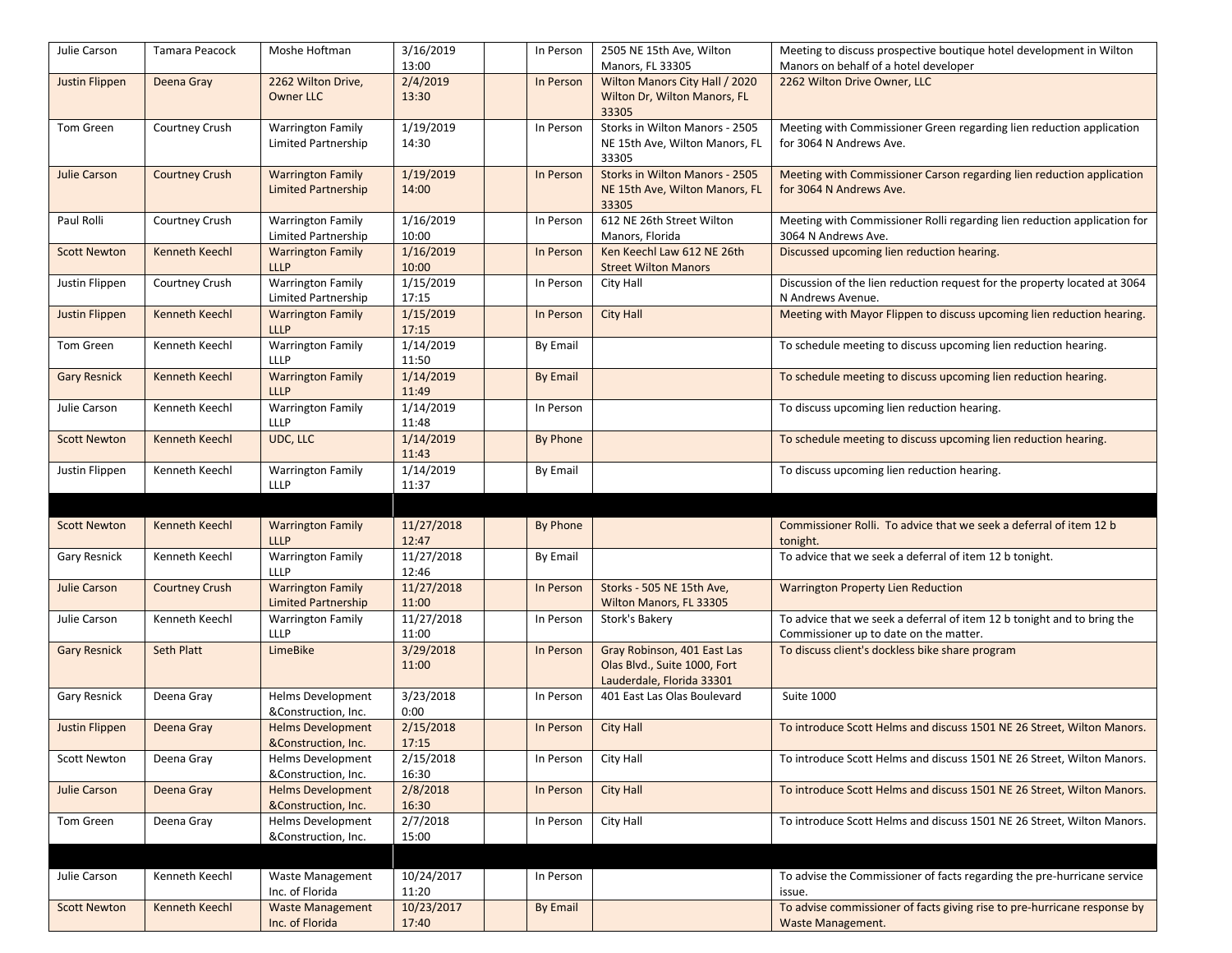| Tom Green             | Kenneth Keechl        | Waste Management             | 10/23/2017 | In Person       |                                  | To advise the Commissioner of the situation surrounding the pre-         |
|-----------------------|-----------------------|------------------------------|------------|-----------------|----------------------------------|--------------------------------------------------------------------------|
|                       |                       | Inc. of Florida              | 11:08      |                 |                                  | hurricane situation with Waste Management efforts.                       |
| <b>Julie Carson</b>   | Kenneth Keechl        | <b>Waste Management</b>      | 10/23/2017 | <b>By Email</b> |                                  | To advise the Commissioner of the situation surrounding the pre-         |
|                       |                       | Inc. of Florida              | 10:23      |                 |                                  | hurricane situation with Waste Management efforts.                       |
| Julie Carson          | Kenneth Keechl        | UDC, LLC                     | 10/23/2017 | In Person       |                                  | To update the Commissioner regarding the 26th Street Project.            |
|                       |                       |                              | 10:23      |                 |                                  |                                                                          |
| <b>Gary Resnick</b>   | <b>Kenneth Keechl</b> | <b>Waste Management</b>      | 10/23/2017 | <b>By Email</b> |                                  | To advise Mayor of the situation surrounding the pre-hurricane situation |
|                       |                       | Inc. of Florida              | 10:17      |                 |                                  | with Waste Management efforts.                                           |
| Gary Resnick          | Matthew Sacco         | Subterra                     | 10/19/2017 | In Person       | Gray Robinson                    | <b>Medical Cannabis</b>                                                  |
|                       |                       |                              | 13:00      |                 |                                  |                                                                          |
| <b>Gary Resnick</b>   | Kenneth Keechl        | UDC, LLC                     | 5/16/2017  | <b>By Email</b> | By email                         | To advise of upcoming Broward County Planning Council meeting for        |
|                       |                       |                              | 9:30       |                 |                                  | UDC project on 26th Street.                                              |
| Gary Resnick          | George Platt          | <b>BK Select Living</b>      | 3/29/2017  | In Person       | Gray Robinson Fort Lauderdale    | Senior living community                                                  |
|                       |                       |                              | 16:00      |                 | Law Firm, 401 E Las Olas Blvd    |                                                                          |
|                       |                       |                              |            |                 | #1000, Fort Lauderdale, FL       |                                                                          |
|                       |                       |                              |            |                 | 33301                            |                                                                          |
| <b>Scott Newton</b>   | <b>George Platt</b>   | <b>BK Select Living</b>      | 2/24/2017  | In Person       | <b>City Hall</b>                 | <b>Assisted Living Facility</b>                                          |
|                       |                       |                              | 13:30      |                 |                                  |                                                                          |
| Justin Flippen        | <b>George Platt</b>   | <b>BK Select Living</b>      | 2/23/2017  | In Person       | City Hall                        | <b>Assisted Living Facility</b>                                          |
|                       |                       |                              | 17:15      |                 |                                  |                                                                          |
| <b>Tom Green</b>      | <b>George Platt</b>   | <b>BK Select Living</b>      | 2/23/2017  | In Person       | <b>City Hall</b>                 | <b>Assisted Living Facility</b>                                          |
|                       |                       |                              | 16:00      |                 |                                  |                                                                          |
| Julie Carson          | George Platt          | <b>BK Select Living</b>      | 2/23/2017  | In Person       | Stork's Bakery                   | <b>Assisted Living Facility</b>                                          |
|                       |                       |                              | 12:30      |                 |                                  |                                                                          |
| <b>Gary Resnick</b>   | <b>Robert Lochrie</b> | <b>Ascend Properties LLC</b> | 2/2/2017   | <b>By Phone</b> | By Phone                         | Discuss status of Metropolitan C/O.                                      |
|                       |                       |                              | 17:00      |                 |                                  |                                                                          |
|                       |                       |                              |            |                 |                                  |                                                                          |
| <b>Tom Green</b>      | <b>Dennis Mele</b>    | 2262 Wilton Drive            | 12/12/2016 | <b>By Phone</b> | <b>City Hall</b>                 | 2265 WiltonDrive                                                         |
|                       |                       | Sponsor, LLC                 | 10:00      |                 |                                  |                                                                          |
| Julie Carson          | Kenneth Keechl        | UDC, LLC                     | 12/7/2016  | In Person       | 612 NE 26th Street Wilton        | Update on the 1550 26th Street Project                                   |
|                       |                       |                              | 11:30      |                 | Manors Florida                   |                                                                          |
| <b>Justin Flippen</b> | Kenneth Keechl        | UDC, LLC                     | 12/6/2016  | In Person       | 612 NE 26th Street Wilton        | To update the Vice Mayor on the status of the 1550 26th Street project.  |
|                       |                       |                              | 17:15      |                 | <b>Manors Florida</b>            |                                                                          |
| <b>Scott Newton</b>   | Kenneth Keechl        | UDC, LLC                     | 12/1/2016  | In Person       | 612 NE 26th Street Wilton        | Update on the status of 1550 NE 26th Street Property.                    |
|                       |                       |                              | 12:15      |                 | Manors Florida                   |                                                                          |
| <b>Scott Newton</b>   | <b>Dennis Mele</b>    | UDC, LLC                     | 12/1/2016  | In Person       | 612 NE 26 Street                 | 2265 Wilton Drive                                                        |
|                       |                       |                              | 12:15      |                 |                                  |                                                                          |
| Gary Resnick          | Kenneth Keechl        | UDC, LLC                     | 11/30/2016 | In Person       | 401 East Las Olas Ft. Lauderdale | To provide update on the 1550 NE 26th Street Project                     |
|                       |                       |                              | 13:30      |                 |                                  |                                                                          |
| <b>Gary Resnick</b>   | <b>Dennis Mele</b>    | UDC, LLC                     | 11/30/2016 | In Person       | 401 Las Olas Blvd.               | 2265 Wilton Drive                                                        |
|                       |                       |                              | 13:30      |                 |                                  |                                                                          |
| Julie Carson          | Vincent Grande        | GLSC and Co.                 | 9/16/2016  | By Phone        | Phone call                       | audit                                                                    |
|                       |                       |                              | 11:00      |                 |                                  |                                                                          |
| <b>Tom Green</b>      | <b>Vincent Grande</b> | GLSC and Co.                 | 9/15/2016  | By Phone        | By Phone                         | audit                                                                    |
|                       |                       |                              | 10:35      |                 |                                  |                                                                          |
| Tom Green             | Vincent Grande        | GLSC and Co.                 | 9/14/2016  | By Phone        | By Phone                         | audit                                                                    |
|                       |                       |                              | 11:35      |                 |                                  |                                                                          |
| <b>Julie Carson</b>   | <b>Vincent Grande</b> | GLSC and Co.                 | 9/14/2016  | By Phone        | By Phone                         | audit                                                                    |
|                       |                       |                              | 10:40      |                 |                                  |                                                                          |
| Tom Green             | Vincent Grande        | GLSC and Co.                 | 9/12/2016  | By Phone        | By Phone                         | audit                                                                    |
|                       |                       |                              | 13:30      |                 |                                  |                                                                          |
| <b>Scott Newton</b>   | <b>Vincent Grande</b> | GLSC and Co.                 | 9/9/2016   | <b>By Phone</b> | By Phone                         | audit                                                                    |
|                       |                       |                              | 15:15      |                 |                                  |                                                                          |
| Gary Resnick          | Vincent Grande        | GLSC and Co.                 | 9/9/2016   | By Phone        | By phone                         | audit                                                                    |
|                       |                       |                              | 14:30      |                 |                                  |                                                                          |